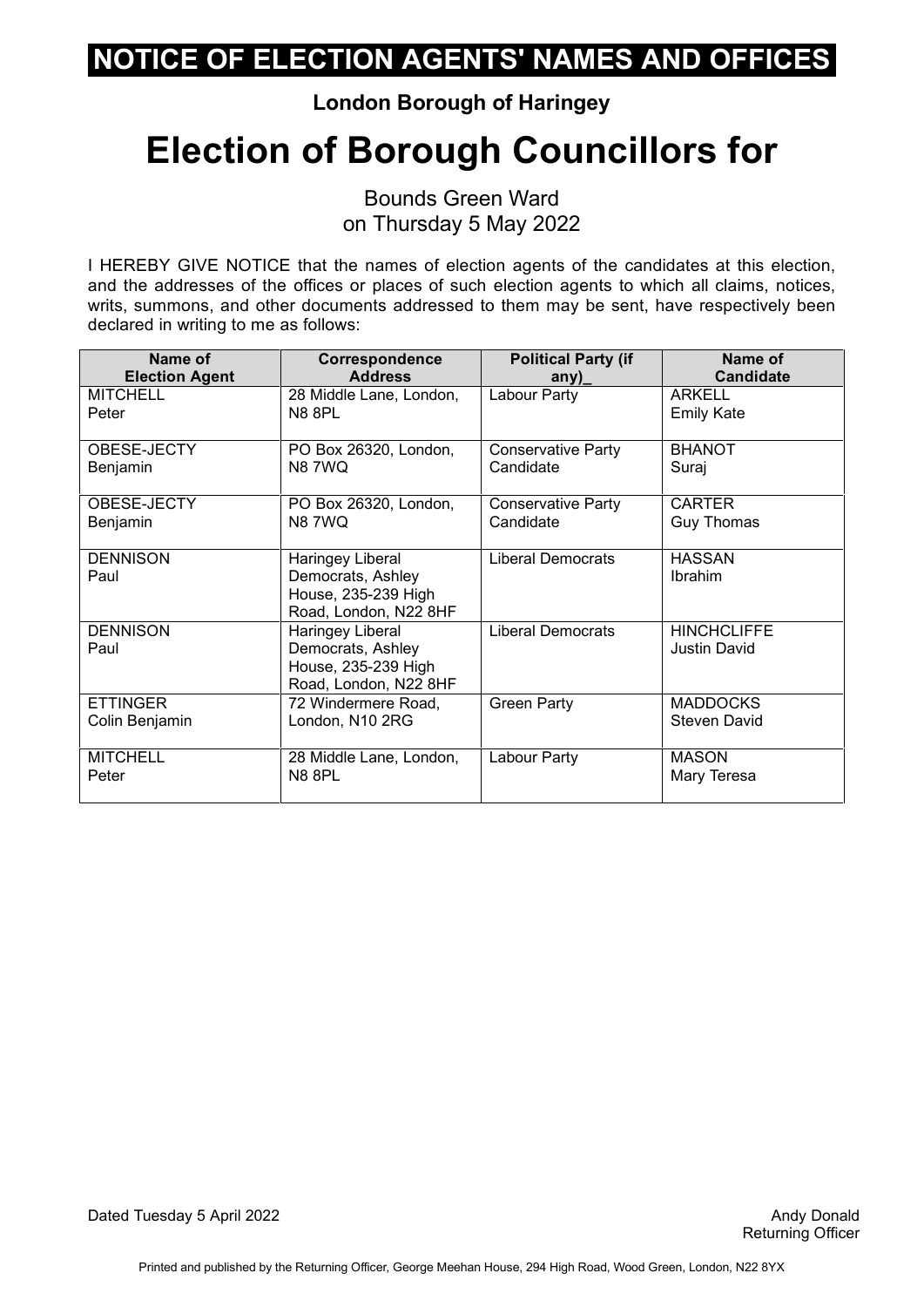**London Borough of Haringey**

# **Election of Borough Councillors for**

Crouch End Ward on Thursday 5 May 2022

I HEREBY GIVE NOTICE that the names of election agents of the candidates at this election, and the addresses of the offices or places of such election agents to which all claims, notices, writs, summons, and other documents addressed to them may be sent, have respectively been declared in writing to me as follows:

| Name of                 | Correspondence                                                                        | <b>Political Party (if</b> | Name of                   |
|-------------------------|---------------------------------------------------------------------------------------|----------------------------|---------------------------|
| <b>Election Agent</b>   | <b>Address</b>                                                                        | any)                       | <b>Candidate</b>          |
| <b>MITCHELL</b>         | 28 Middle Lane, London,                                                               | Labour Party               | <b>BUXTON</b>             |
| Peter                   | <b>N8 8PL</b>                                                                         |                            | Lester Ransley            |
| <b>DENNISON</b><br>Paul | Haringey Liberal<br>Democrats, Ashley<br>House, 235-239 High<br>Road, London, N22 8HF | <b>Liberal Democrats</b>   | CAWLEY-HARRISON<br>Luke   |
| <b>DENNISON</b><br>Paul | Haringey Liberal<br>Democrats, Ashley<br>House, 235-239 High<br>Road, London, N22 8HF | <b>Liberal Democrats</b>   | <b>DIXON</b><br>Joshua    |
| <b>MITCHELL</b>         | 28 Middle Lane, London,                                                               | Labour Party               | <b>JOHNSON</b>            |
| Peter                   | <b>N8 8PL</b>                                                                         |                            | Cressida Katy Estelle     |
| <b>MITCHELL</b>         | 28 Middle Lane, London,                                                               | Labour Party               | <b>MASON</b>              |
| Peter                   | <b>N8 8PL</b>                                                                         |                            | David Emanuel             |
| <b>DENNISON</b><br>Paul | Haringey Liberal<br>Democrats, Ashley<br>House, 235-239 High<br>Road, London, N22 8HF | <b>Liberal Democrats</b>   | <b>PAYNE</b><br>Elizabeth |
| OBESE-JECTY             | PO Box 26320, London,                                                                 | The Conservative Party     | <b>RITCHIE</b>            |
| Benjamin                | <b>N8 7WQ</b>                                                                         | Candidate                  | David Elliott             |
| <b>WILKINSON</b>        | 18 Bedford Road, London,                                                              | <b>Green Party</b>         | <b>WILKINSON</b>          |
| Paul                    | <b>N8 8HL</b>                                                                         |                            | Paul                      |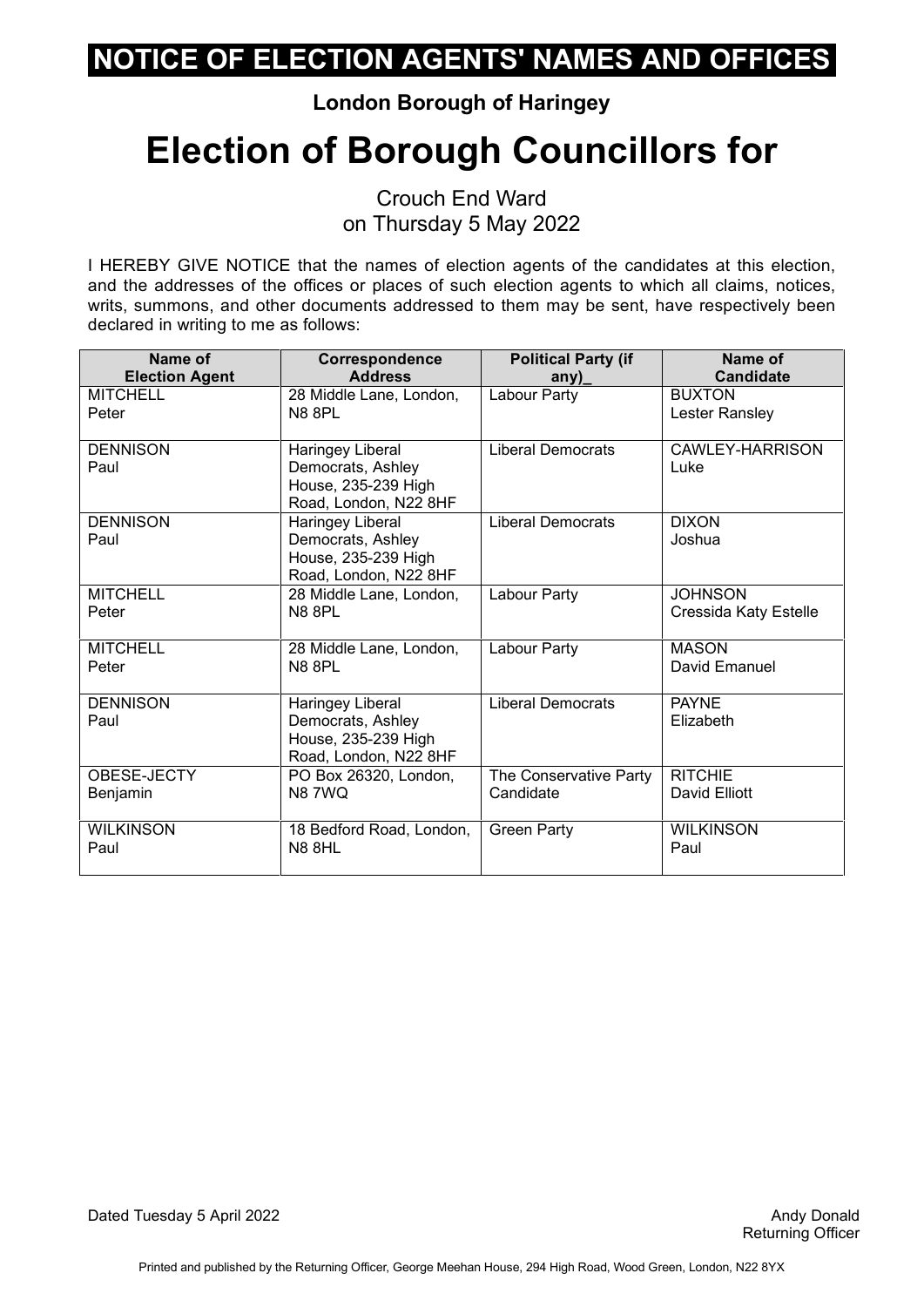**London Borough of Haringey**

# **Election of Borough Councillors for**

Fortis Green Ward on Thursday 5 May 2022

| Name of               | Correspondence          | <b>Political Party (if</b> | Name of                |
|-----------------------|-------------------------|----------------------------|------------------------|
| <b>Election Agent</b> | <b>Address</b>          | any)                       | <b>Candidate</b>       |
| <b>DENNISON</b>       | Haringey Liberal        | <b>Liberal Democrats</b>   | <b>BARNES</b>          |
| Paul                  | Democrats, Ashley       |                            | Dawn                   |
|                       | House, 235-239 High     |                            |                        |
|                       | Road, London, N22 8HF   |                            |                        |
| <b>DENNISON</b>       | <b>Haringey Liberal</b> | <b>Liberal Democrats</b>   | <b>BENTHAM</b>         |
| Paul                  | Democrats, Ashley       |                            | <b>Matthew Peter</b>   |
|                       | House, 235-239 High     |                            |                        |
|                       | Road, London, N22 8HF   |                            |                        |
| <b>MITCHELL</b>       | 28 Middle Lane, London, | Labour Party               | <b>BLAKE</b>           |
| Peter                 | <b>N8 8PL</b>           |                            | Mark Antony            |
|                       |                         |                            |                        |
| <b>ETTINGER</b>       | 72 Windermere Road,     | <b>Green Party</b>         | <b>ETTINGER</b>        |
| Colin Benjamin        | London, N10 2RG         |                            | Colin Benjamin         |
|                       |                         |                            |                        |
| OBESE-JECTY           | PO Box 26320, London,   | <b>Conservative Party</b>  | <b>HAMMER</b>          |
| Benjamin              | <b>N87WQ</b>            | Candidate                  | <b>Elliot James</b>    |
|                       |                         |                            |                        |
| <b>MITCHELL</b>       | 28 Middle Lane, London, | Labour Party               | O'DONOVAN              |
| Peter                 | <b>N8 8PL</b>           |                            | Sean                   |
|                       |                         |                            |                        |
| <b>DENNISON</b>       | Haringey Liberal        | <b>Liberal Democrats</b>   | <b>ROSS</b>            |
| Paul                  | Democrats, Ashley       |                            | Vivian                 |
|                       | House, 235-239 High     |                            |                        |
|                       | Road, London, N22 8HF   |                            |                        |
| OBESE-JECTY           | PO Box 26320, London,   | Conservative Party         | <b>SHERWOOD</b>        |
| Benjamin              | <b>N87WQ</b>            | Candidate                  | Julian Alexander James |
|                       |                         |                            |                        |
| <b>MITCHELL</b>       | 28 Middle Lane, London, | Labour Party               | <b>WALLACE</b>         |
| Peter                 | <b>N8 8PL</b>           |                            | Brenda Joy             |
|                       |                         |                            |                        |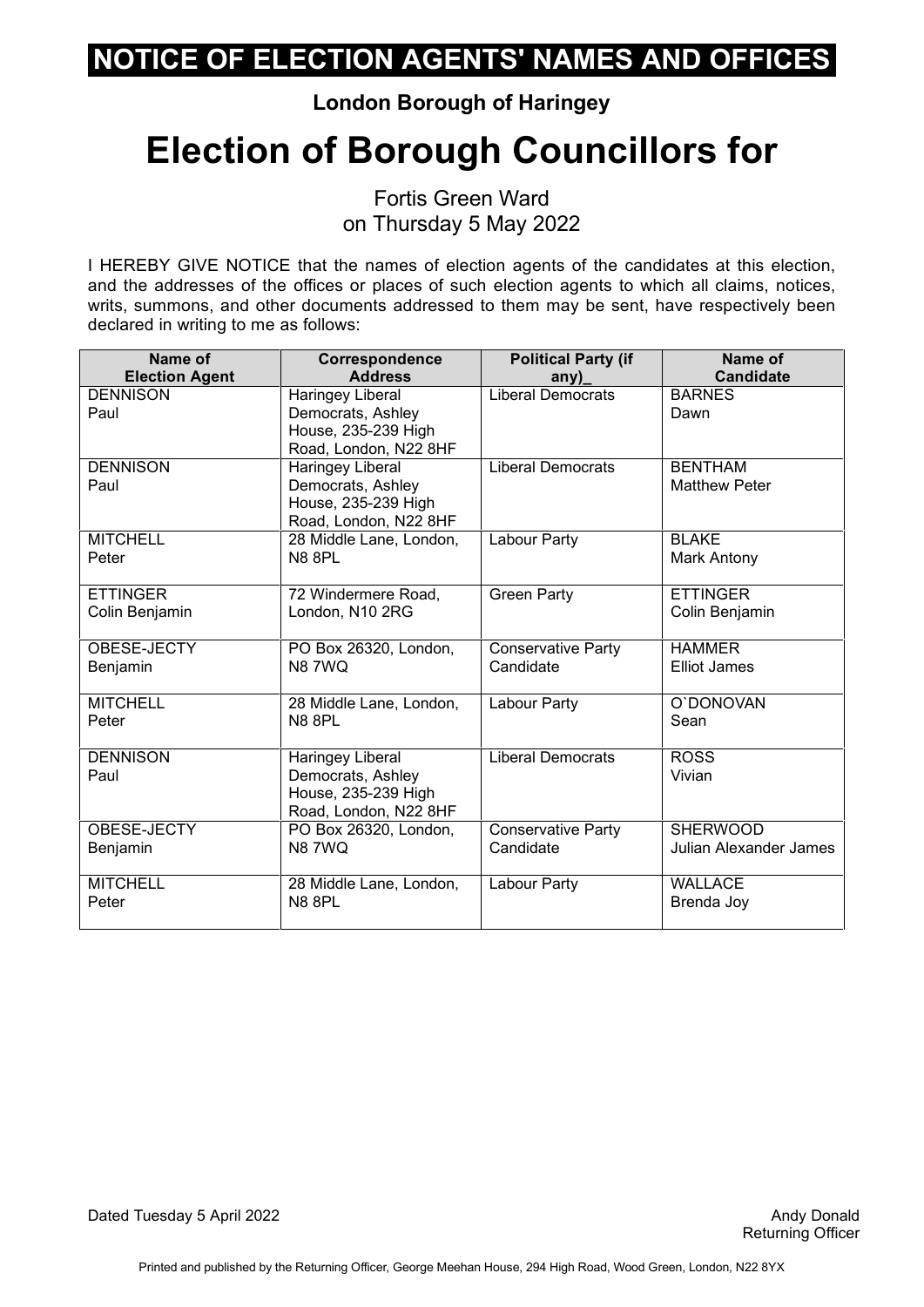**London Borough of Haringey**

# **Election of Borough Councillors for**

Harringay Ward on Thursday 5 May 2022

I HEREBY GIVE NOTICE that the names of election agents of the candidates at this election, and the addresses of the offices or places of such election agents to which all claims, notices, writs, summons, and other documents addressed to them may be sent, have respectively been declared in writing to me as follows:

| Name of                 | Correspondence<br><b>Address</b>                                                             | <b>Political Party (if</b>    | Name of<br><b>Candidate</b> |
|-------------------------|----------------------------------------------------------------------------------------------|-------------------------------|-----------------------------|
| <b>Election Agent</b>   |                                                                                              | any)                          |                             |
| <b>MITCHELL</b>         | 28 Middle Lane, London,                                                                      | Labour Party                  | <b>ABELA</b>                |
| Peter                   | N88PL                                                                                        |                               | Anna                        |
| <b>MITCHELL</b>         | 28 Middle Lane, London,                                                                      | Labour Party                  | <b>ADAMOU</b>               |
| Peter                   | N88PL                                                                                        |                               | Gina                        |
| <b>DENNISON</b><br>Paul | Haringey Liberal<br>Democrats, Ashley<br>House, 235-239 High<br>Road, London, N22 8HF        | <b>Liberal Democrats</b>      | <b>ALEXANDER</b><br>Karen   |
| <b>MITCHELL</b>         | 28 Middle Lane, London,                                                                      | Labour Party                  | <b>BRABAZON</b>             |
| Peter                   | <b>N8 8PL</b>                                                                                |                               | Zena                        |
| O'SHEA                  | 349C High Road, Wood                                                                         | <b>Conservative Party</b>     | <b>DONMEZ</b>               |
| Neil                    | Green, London, N22 8JA                                                                       | Candidate                     | <b>Nihat</b>                |
| <b>ETTINGER</b>         | 72 Windermere Road,                                                                          | <b>Green Party</b>            | <b>FRANTZIS</b>             |
| Colin Benjamin          | London, N10 2RG                                                                              |                               | Adam                        |
| O'SHEA                  | 349C High Road, Wood                                                                         | <b>Conservative Party</b>     | <b>HULL</b>                 |
| Neil                    | Green, London, N22 8JA                                                                       | Candidate                     | William John                |
| <b>DENNISON</b><br>Paul | Haringey Liberal<br>Democrats, Ashley<br>House, 235-239 High<br>Road, London, N22 8HF        | <b>Liberal Democrats</b>      | <b>MERCER</b><br>Ryan       |
| <b>STROTHER</b>         | Flat 1 160 Archway Road,                                                                     | <b>Women's Equality Party</b> | <b>MILLS</b>                |
| <b>Rachel Charlotte</b> | London, N6 5BH                                                                               |                               | Sarah Sayaka                |
| O'SHEA                  | 349C High Road, Wood                                                                         | <b>Conservative Party</b>     | <b>RASMUSSEN</b>            |
| Neil                    | Green, London, N22 8JA                                                                       | Candidate                     | Jethro Henry Stephen        |
| <b>DENNISON</b><br>Paul | <b>Haringey Liberal</b><br>Democrats, Ashley<br>House, 235-239 High<br>Road, London, N22 8HF | <b>Liberal Democrats</b>      | <b>SCHMITZ</b><br>David     |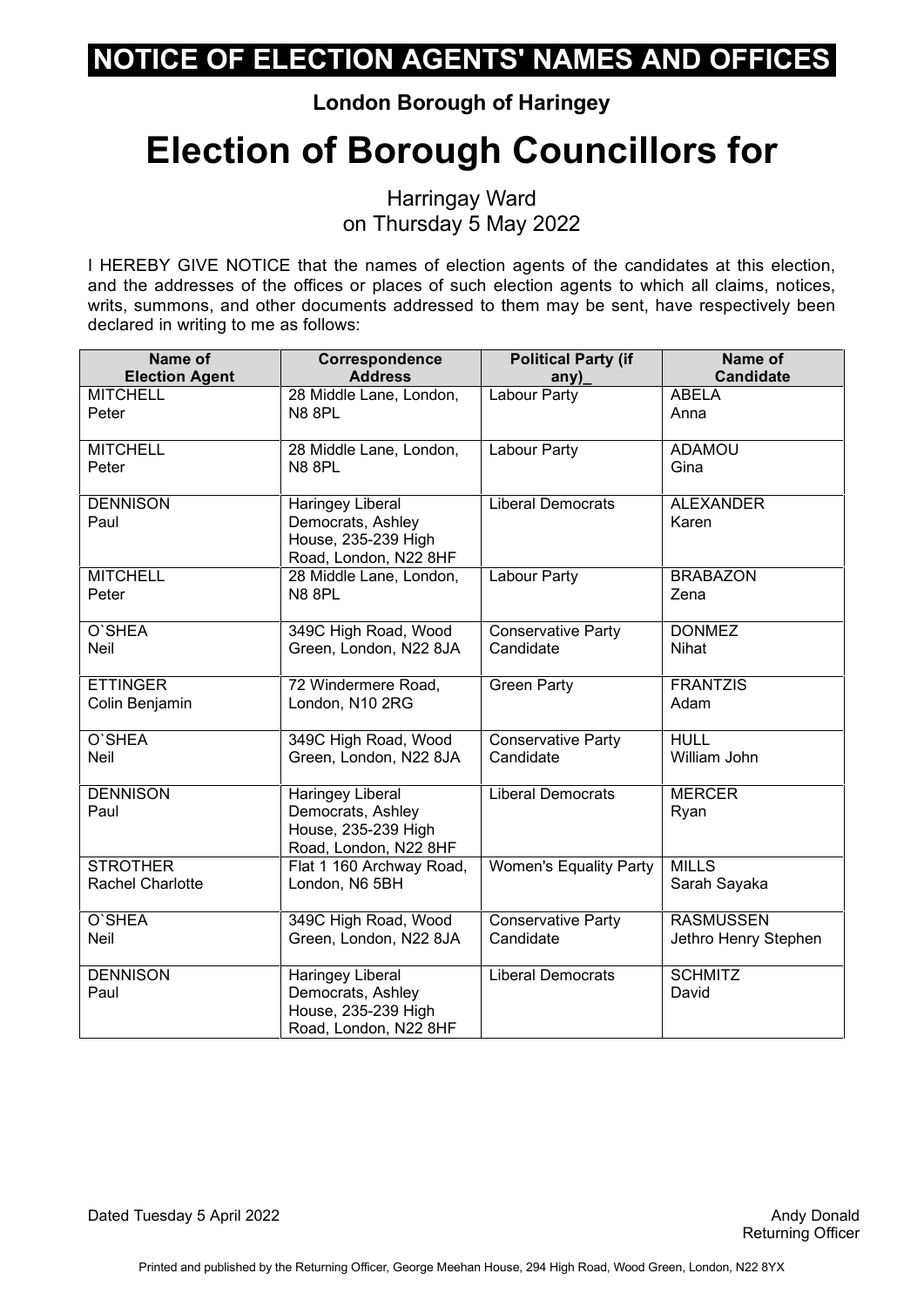**London Borough of Haringey**

# **Election of Borough Councillors for**

Highgate Ward on Thursday 5 May 2022

| Name of                 | Correspondence                                                                               | <b>Political Party (if</b> | Name of                            |
|-------------------------|----------------------------------------------------------------------------------------------|----------------------------|------------------------------------|
| <b>Election Agent</b>   | <b>Address</b>                                                                               | any)                       | <b>Candidate</b>                   |
| <b>DENNISON</b><br>Paul | Haringey Liberal<br>Democrats, Ashley<br>House, 235-239 High                                 | <b>Liberal Democrats</b>   | <b>DA COSTA</b><br><b>Nicholas</b> |
|                         | Road, London, N22 8HF                                                                        |                            |                                    |
| <b>ETTINGER</b>         | 72 Windermere Road,                                                                          | <b>Green Party</b>         | <b>DICK</b>                        |
| Colin Benjamin          | London, N10 2RG                                                                              |                            | lan Robert                         |
| <b>DENNISON</b><br>Paul | <b>Haringey Liberal</b><br>Democrats, Ashley<br>House, 235-239 High<br>Road, London, N22 8HF | <b>Liberal Democrats</b>   | <b>EMERY</b><br>Scott              |
| <b>DENNISON</b><br>Paul | Haringey Liberal<br>Democrats, Ashley<br>House, 235-239 High<br>Road, London, N22 8HF        | <b>Liberal Democrats</b>   | <b>GOSLING</b><br>Humasah          |
| <b>MITCHELL</b>         | 28 Middle Lane, London,                                                                      | Labour Party               | <b>GROSSKOPF</b>                   |
| Peter                   | <b>N8 8PL</b>                                                                                |                            | Mark                               |
| <b>MITCHELL</b>         | 28 Middle Lane, London,                                                                      | Labour Party               | <b>JENNINGS</b>                    |
| Peter                   | <b>N8 8PL</b>                                                                                |                            | Maria Emilia                       |
| OBESE-JECTY             | PO Box 26320, London,                                                                        | <b>Conservative Party</b>  | <b>MACDOUGALL</b>                  |
| Benjamin                | <b>N87WQ</b>                                                                                 | Candidate                  | William                            |
| <b>MITCHELL</b>         | 28 Middle Lane, London,                                                                      | Labour Party               | <b>MOHAMMED</b>                    |
| Peter                   | <b>N8 8PL</b>                                                                                |                            | Ahmed                              |
| OBESE-JECTY             | PO Box 26320, London,                                                                        | <b>Conservative Party</b>  | <b>STEINBERG</b>                   |
| Benjamin                | <b>N87WQ</b>                                                                                 | Candidate                  | Nathan Anthony                     |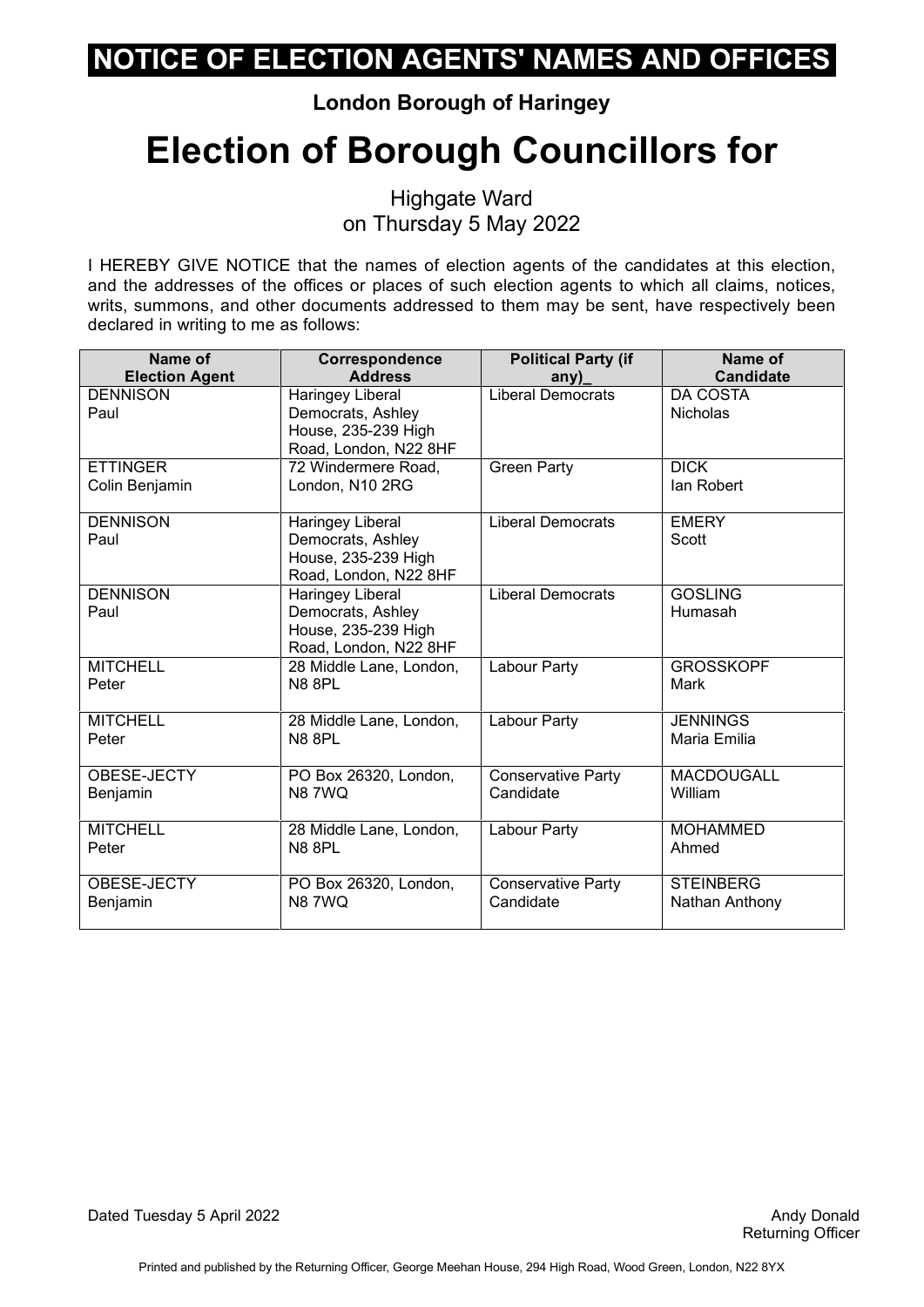**London Borough of Haringey**

# **Election of Borough Councillors for**

Hornsey Ward on Thursday 5 May 2022

I HEREBY GIVE NOTICE that the names of election agents of the candidates at this election, and the addresses of the offices or places of such election agents to which all claims, notices, writs, summons, and other documents addressed to them may be sent, have respectively been declared in writing to me as follows:

| Name of                 | Correspondence                                                                               | <b>Political Party (if</b> | Name of                      |
|-------------------------|----------------------------------------------------------------------------------------------|----------------------------|------------------------------|
| <b>Election Agent</b>   | <b>Address</b>                                                                               | any)                       | <b>Candidate</b>             |
| OBESE-JECTY             | PO Box 26320, London,                                                                        | Conservative Party         | <b>BLANDOS</b>               |
| Benjamin                | <b>N87WQ</b>                                                                                 | Candidate                  | John                         |
| <b>ETTINGER</b>         | 72 Windermere Road,                                                                          | <b>Green Party</b>         | <b>BUDGE</b>                 |
| Colin Benjamin          | London, N10 2RG                                                                              |                            | Peter                        |
| <b>MITCHELL</b>         | 28 Middle Lane, London,                                                                      | Labour Party               | <b>CARLIN</b>                |
| Peter                   | <b>N8 8PL</b>                                                                                |                            | Dana Michelle                |
| <b>DENNISON</b><br>Paul | <b>Haringey Liberal</b><br>Democrats, Ashley<br>House, 235-239 High<br>Road, London, N22 8HF | <b>Liberal Democrats</b>   | <b>CUNNINGTON</b><br>Jeremy  |
| <b>ETTINGER</b>         | 72 Windermere Road,                                                                          | <b>Green Party</b>         | <b>DUGGIRALA</b>             |
| Colin Benjamin          | London, N10 2RG                                                                              |                            | Meghana                      |
| OBESE-JECTY             | PO Box 26320, London,                                                                        | Conservative Party         | <b>FORREST</b>               |
| Benjamin                | <b>N87WQ</b>                                                                                 | Candidate                  | Peter James                  |
| <b>ETTINGER</b>         | 72 Windermere Road,                                                                          | <b>Green Party</b>         | <b>HOGAN</b>                 |
| Colin Benjamin          | London, N10 2RG                                                                              |                            | Mary Bridget                 |
| <b>MITCHELL</b>         | 28 Middle Lane, London,                                                                      | Labour Party               | <b>JOGEE</b>                 |
| Peter                   | <b>N8 8PL</b>                                                                                |                            | Adam Habib                   |
| <b>DENNISON</b><br>Paul | Haringey Liberal<br>Democrats, Ashley<br>House, 235-239 High<br>Road, London, N22 8HF        | <b>Liberal Democrats</b>   | <b>KICHENSIDE</b><br>Matthew |
| <b>DENNISON</b><br>Paul | <b>Haringey Liberal</b><br>Democrats, Ashley<br>House, 235-239 High<br>Road, London, N22 8HF | <b>Liberal Democrats</b>   | <b>ROSE</b><br>Alexandra     |
| <b>MITCHELL</b>         | 28 Middle Lane, London,                                                                      | Labour Party               | <b>WESTON</b>                |
| Peter                   | <b>N8 8PL</b>                                                                                |                            | Elin Elizabeth               |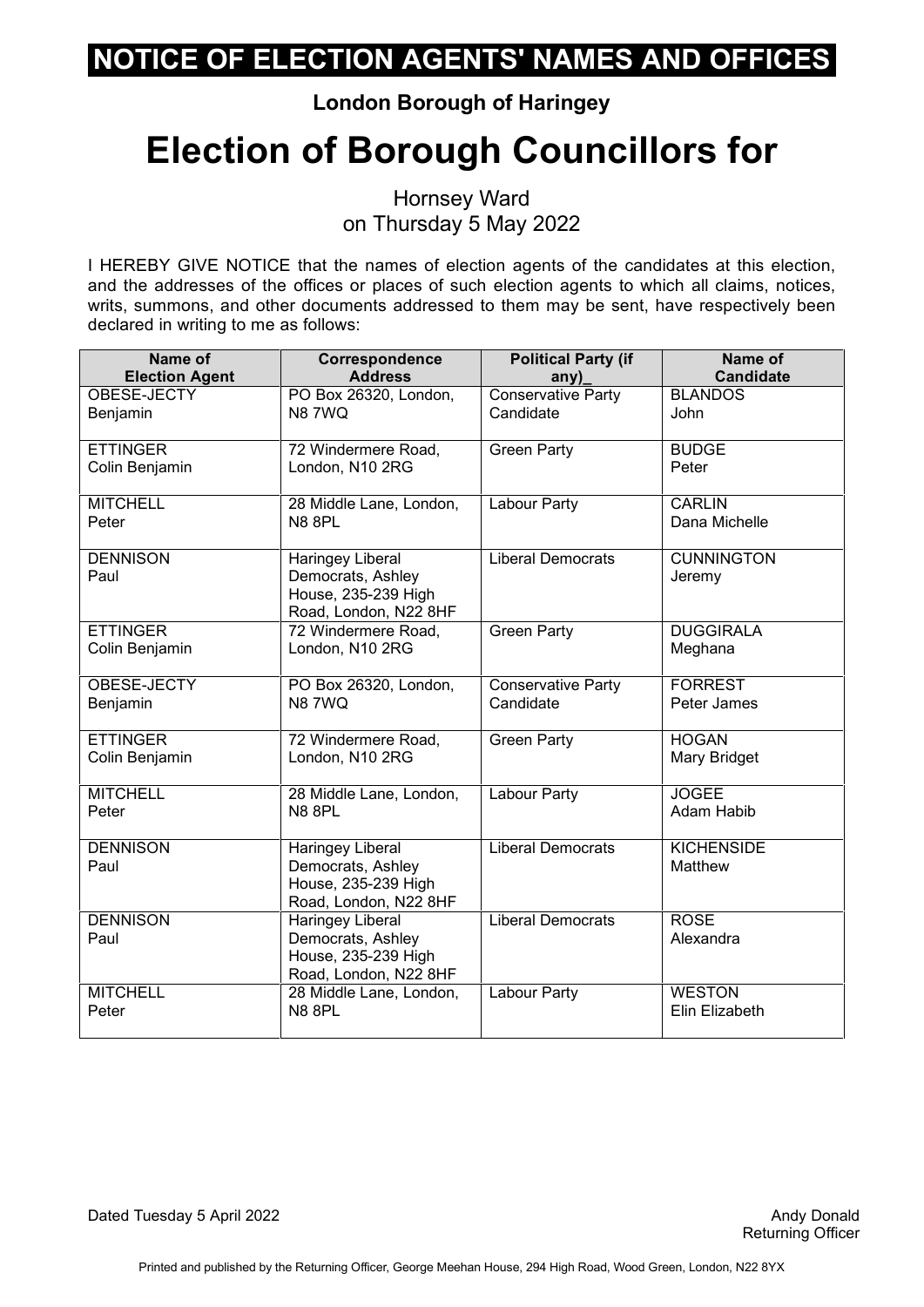**London Borough of Haringey**

# **Election of Borough Councillors for**

Muswell Hill Ward on Thursday 5 May 2022

I HEREBY GIVE NOTICE that the names of election agents of the candidates at this election, and the addresses of the offices or places of such election agents to which all claims, notices, writs, summons, and other documents addressed to them may be sent, have respectively been declared in writing to me as follows:

| Name of               | Correspondence          | <b>Political Party (if</b> | Name of           |
|-----------------------|-------------------------|----------------------------|-------------------|
| <b>Election Agent</b> | <b>Address</b>          | any)                       | <b>Candidate</b>  |
| <b>DENNISON</b>       | Haringey Liberal        | Liberal Democrats          | <b>BOGDANOVIC</b> |
| Paul                  | Democrats, Ashley       |                            | <b>Branislav</b>  |
|                       | House, 235-239 High     |                            |                   |
|                       | Road, London, N22 8HF   |                            |                   |
| <b>MITCHELL</b>       | 28 Middle Lane, London, | Labour Party               | <b>BRENNAN</b>    |
| Peter                 | <b>N8 8PL</b>           |                            | Seona Catharine   |
|                       |                         |                            |                   |
| <b>DENNISON</b>       | Haringey Liberal        | <b>Liberal Democrats</b>   | <b>CONNOR</b>     |
| Paul                  | Democrats, Ashley       |                            | Philippa          |
|                       | House, 235-239 High     |                            |                   |
|                       | Road, London, N22 8HF   |                            |                   |
| <b>ETTINGER</b>       | 72 Windermere Road,     | <b>Green Party</b>         | <b>HOYLAND</b>    |
| Colin Benjamin        | London, N10 2RG         |                            | Tom Jack          |
|                       |                         |                            |                   |
| <b>MITCHELL</b>       | 28 Middle Lane, London, | Labour Party               | <b>MOLLA</b>      |
| Peter                 | <b>N8 8PL</b>           |                            | Sahabuddin        |
|                       |                         |                            |                   |
| OBESE-JECTY           | PO Box 26320, London,   | The Conservative Party     | <b>PHILLIPS</b>   |
| Benjamin              | <b>N87WQ</b>            | Candidate                  | Alexander         |
|                       |                         |                            |                   |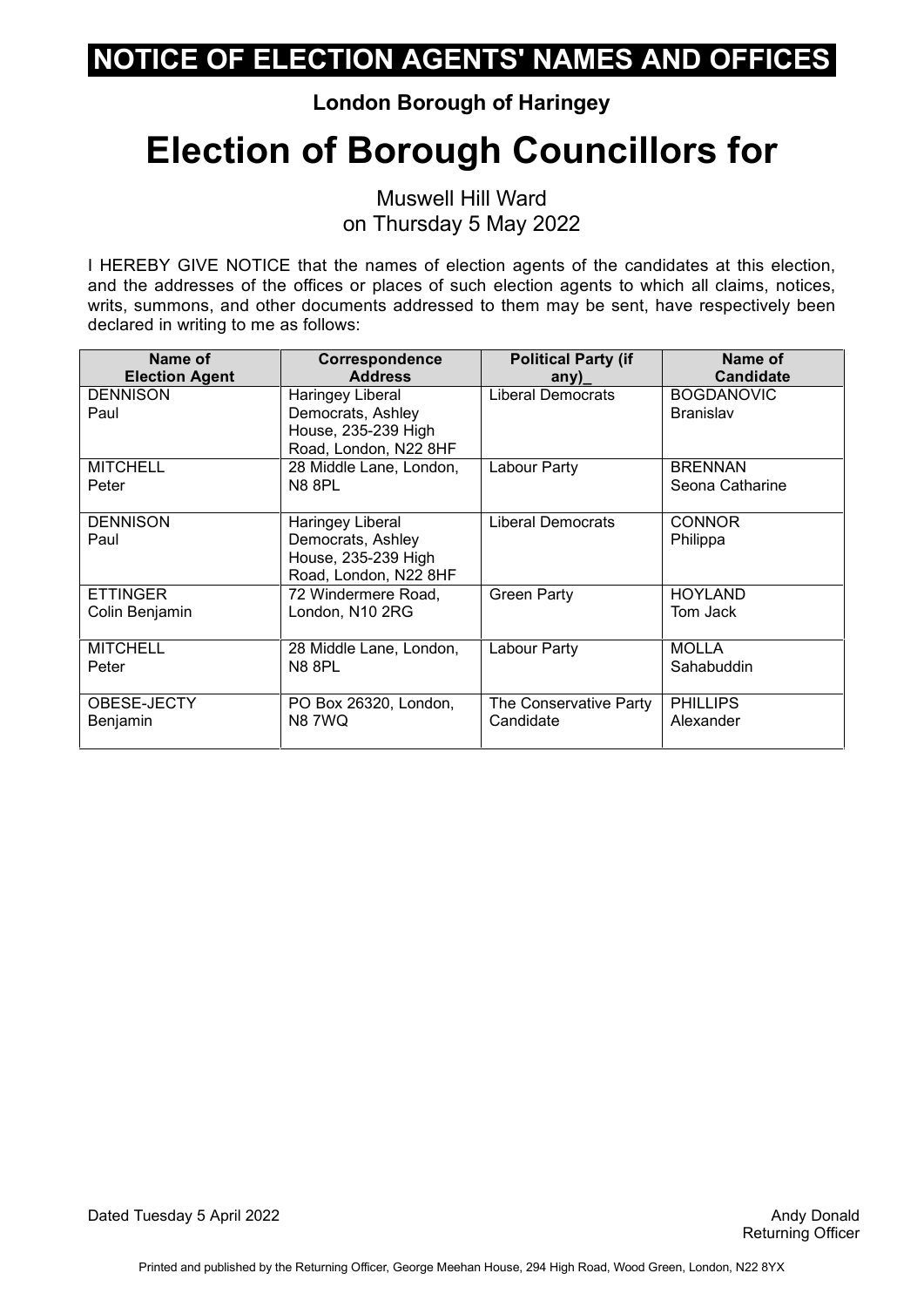**London Borough of Haringey**

## **Election of Borough Councillors for**

Northumberland Park Ward on Thursday 5 May 2022

| Name of                 | Correspondence                                                                               | <b>Political Party (if</b> | Name of                        |
|-------------------------|----------------------------------------------------------------------------------------------|----------------------------|--------------------------------|
| <b>Election Agent</b>   | <b>Address</b>                                                                               | any)                       | <b>Candidate</b>               |
| <b>DENNISON</b><br>Paul | Haringey Liberal<br>Democrats, Ashley<br>House, 235-239 High<br>Road, London, N22 8HF        | <b>Liberal Democrats</b>   | <b>AITKEN</b><br>Ron           |
| <b>MITCHELL</b>         | 28 Middle Lane, London,                                                                      | Labour Party               | <b>AMIN</b>                    |
| Peter                   | <b>N8 8PL</b>                                                                                |                            | Kaushika                       |
| O'SHEA                  | 349C High Road, Wood                                                                         | <b>Conservative Party</b>  | <b>BABIS</b>                   |
| <b>Neil</b>             | Green, London, N22 8JA                                                                       | Candidate                  | Daniel                         |
| <b>MITCHELL</b>         | 28 Middle Lane, London,                                                                      | Labour Party               | <b>BEVAN</b>                   |
| Peter                   | <b>N8 8PL</b>                                                                                |                            | John Edwin                     |
| <b>ETTINGER</b>         | 72 Windermere Road,                                                                          | <b>Green Party</b>         | <b>LEENSTRA</b>                |
| Colin Benjamin          | London, N10 2RG                                                                              |                            | <b>Marit Renske</b>            |
| <b>DENNISON</b><br>Paul | Haringey Liberal<br>Democrats, Ashley<br>House, 235-239 High<br>Road, London, N22 8HF        | <b>Liberal Democrats</b>   | <b>LINDSAY-SMITH</b><br>Robert |
| O'SHEA                  | 349C High Road, Wood                                                                         | Conservative Party         | <b>MCGILLIVRAY</b>             |
| <b>Neil</b>             | Green, London, N22 8JA                                                                       | Candidate                  | Calum Alexander                |
| <b>DENNISON</b><br>Paul | <b>Haringey Liberal</b><br>Democrats, Ashley<br>House, 235-239 High<br>Road, London, N22 8HF | Liberal Democrats          | <b>MORTIMER</b><br>Valerie     |
| <b>MITCHELL</b>         | 28 Middle Lane, London,                                                                      | Labour Party               | <b>OVAT</b>                    |
| Peter                   | <b>N8 8PL</b>                                                                                |                            | Ajda                           |
| O'SHEA                  | 349C High Road, Wood                                                                         | Conservative Party         | <b>RAGNUTH</b>                 |
| Neil                    | Green, London, N22 8JA                                                                       | Candidate                  | Nityanand                      |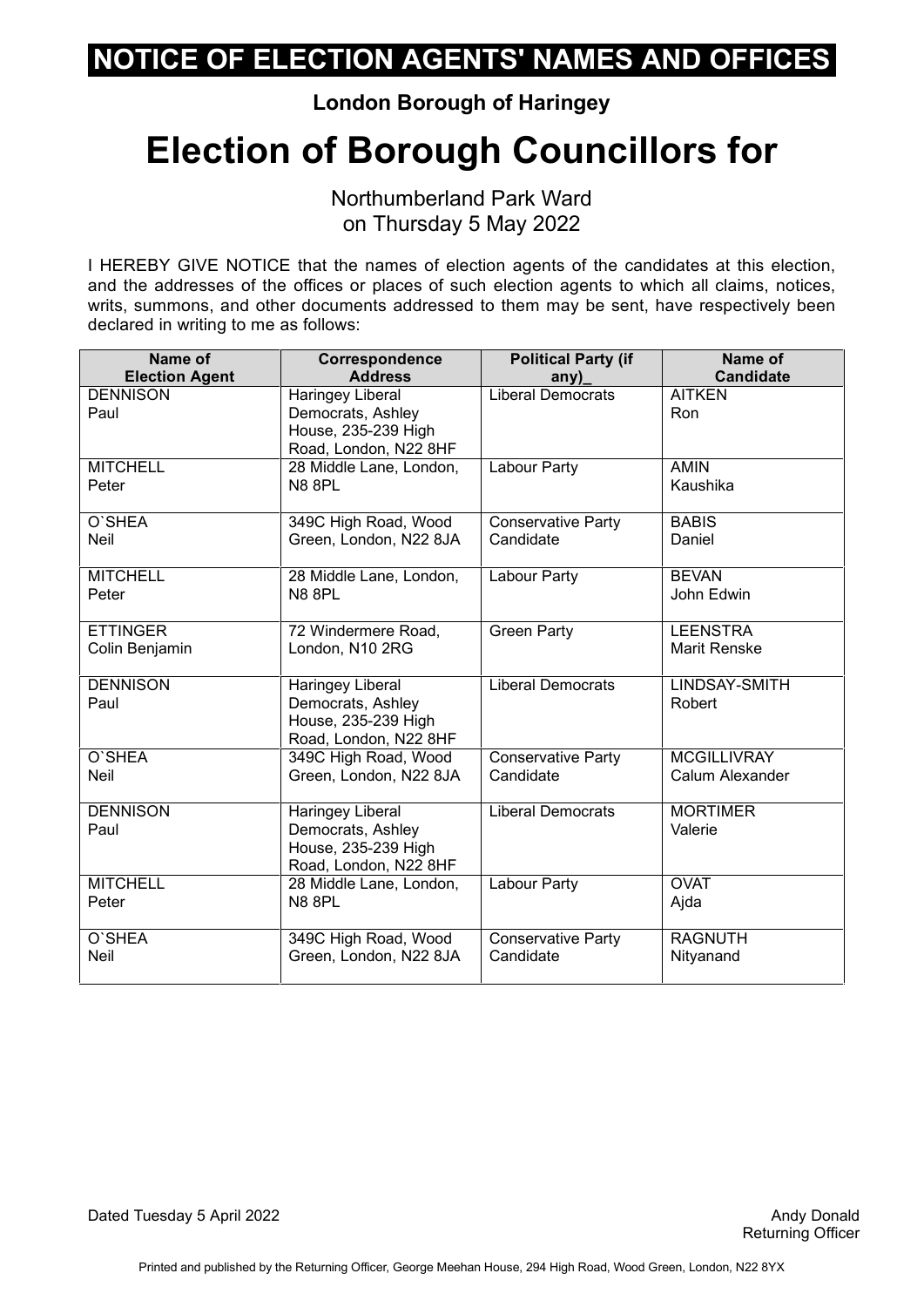**London Borough of Haringey**

# **Election of Borough Councillors for**

Noel Park Ward on Thursday 5 May 2022

I HEREBY GIVE NOTICE that the names of election agents of the candidates at this election, and the addresses of the offices or places of such election agents to which all claims, notices, writs, summons, and other documents addressed to them may be sent, have respectively been declared in writing to me as follows:

| Name of               | Correspondence          | <b>Political Party (if</b> | Name of          |
|-----------------------|-------------------------|----------------------------|------------------|
| <b>Election Agent</b> | <b>Address</b>          | any)                       | <b>Candidate</b> |
| <b>MITCHELL</b>       | 28 Middle Lane, London, | Labour Party               | <b>AHMET</b>     |
| Peter                 | <b>N8 8PL</b>           |                            | Peray            |
| <b>DENNISON</b>       | Haringey Liberal        | <b>Liberal Democrats</b>   | <b>AMOS</b>      |
| Paul                  | Democrats, Ashley       |                            | Matthew          |
|                       | House, 235-239 High     |                            |                  |
|                       | Road, London, N22 8HF   |                            |                  |
| <b>MITCHELL</b>       | 28 Middle Lane, London, | Labour Party               | <b>IBRAHIM</b>   |
| Peter                 | <b>N8 8PL</b>           |                            | Emine            |
|                       |                         |                            |                  |
| <b>DENNISON</b>       | Haringey Liberal        | <b>Liberal Democrats</b>   | <b>KAUR</b>      |
| Paul                  | Democrats, Ashley       |                            | Asha             |
|                       | House, 235-239 High     |                            |                  |
|                       | Road, London, N22 8HF   |                            |                  |
| <b>MITCHELL</b>       | 28 Middle Lane, London, | Labour Party               | <b>MOYEED</b>    |
| Peter                 | <b>N8 8PL</b>           |                            | Khaled Mohammed  |
|                       |                         |                            | Abdul            |
|                       |                         |                            |                  |
| OBESE-JECTY           | PO Box 26320, London,   | The Conservative Party     | OBESE-JECTY      |
| Benjamin              | <b>N87WQ</b>            | Candidate                  | Benjamin         |
|                       |                         |                            |                  |
| <b>DENNISON</b>       | Haringey Liberal        | <b>Liberal Democrats</b>   | <b>POWELL</b>    |
| Paul                  | Democrats, Ashley       |                            | Anthony          |
|                       | House, 235-239 High     |                            |                  |
|                       | Road, London, N22 8HF   |                            |                  |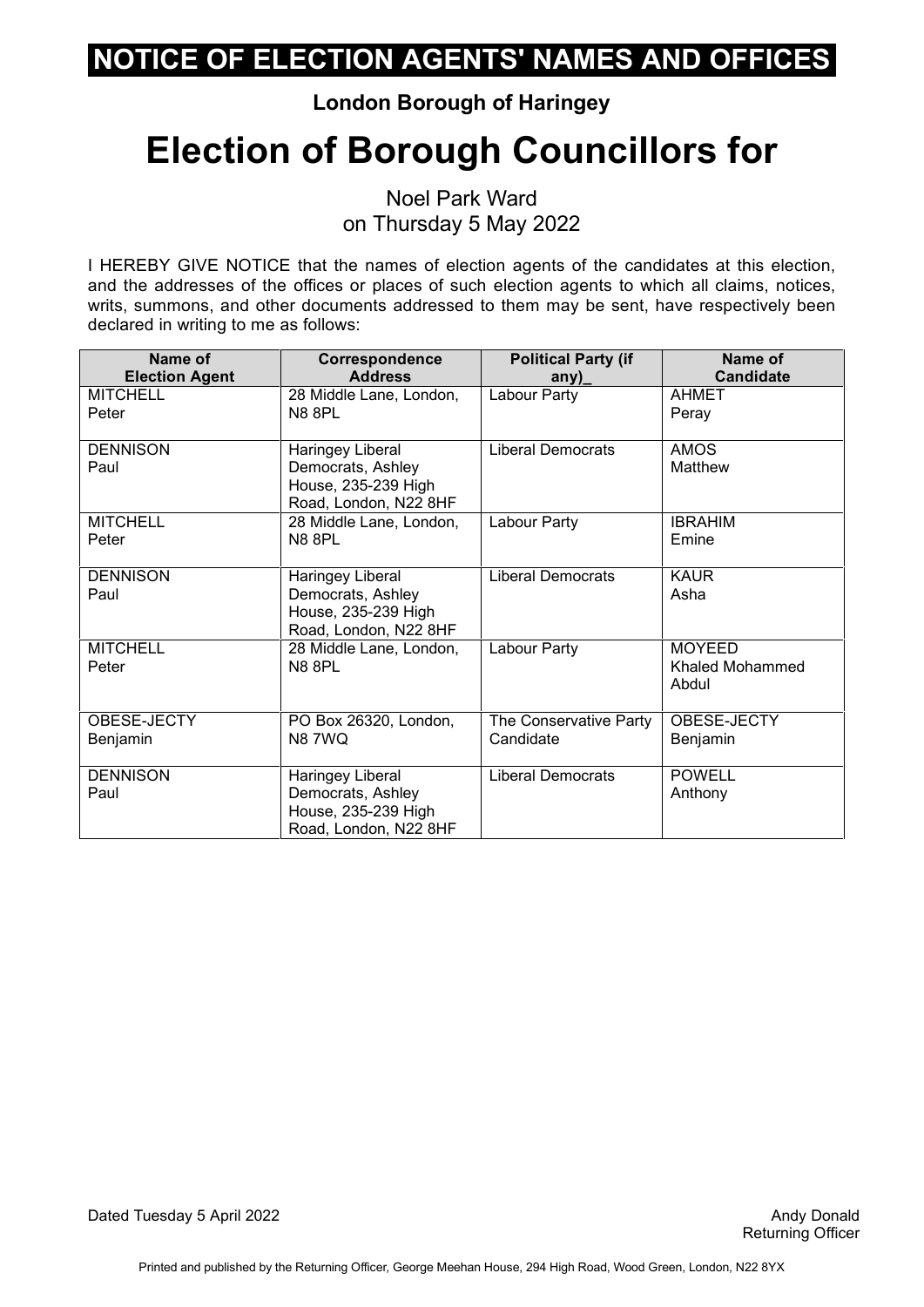**London Borough of Haringey**

# **Election of Borough Councillors for**

St Ann`s Ward on Thursday 5 May 2022

I HEREBY GIVE NOTICE that the names of election agents of the candidates at this election, and the addresses of the offices or places of such election agents to which all claims, notices, writs, summons, and other documents addressed to them may be sent, have respectively been declared in writing to me as follows:

| Name of                           | Correspondence                                                                        | <b>Political Party (if</b> | Name of                                |
|-----------------------------------|---------------------------------------------------------------------------------------|----------------------------|----------------------------------------|
| <b>Election Agent</b>             | <b>Address</b>                                                                        | any)                       | <b>Candidate</b>                       |
| <b>ETTINGER</b><br>Colin Benjamin | 72 Windermere Road,<br>London, N10 2RG                                                | <b>Green Party</b>         | <b>CHAN</b><br>Emma Tze Yin<br>Anscomb |
| <b>ETTINGER</b>                   | 72 Windermere Road,                                                                   | <b>Green Party</b>         | <b>CHRISPIN</b>                        |
| Colin Benjamin                    | London, N10 2RG                                                                       |                            | Harry                                  |
| <b>DENNISON</b><br>Paul           | Haringey Liberal<br>Democrats, Ashley<br>House, 235-239 High<br>Road, London, N22 8HF | <b>Liberal Democrats</b>   | <b>DENNISON</b><br>Paul                |
| <b>MITCHELL</b>                   | 28 Middle Lane, London,                                                               | Labour Party               | <b>HARRISON-MULLANE</b>                |
| Peter                             | <b>N8 8PL</b>                                                                         |                            | <b>Holly Louise</b>                    |
| <b>MITCHELL</b>                   | 28 Middle Lane, London,                                                               | Labour Party               | <b>HYMAS</b>                           |
| Peter                             | <b>N8 8PL</b>                                                                         |                            | <b>Thomas Patrick David</b>            |
| <b>DENNISON</b><br>Paul           | Haringey Liberal<br>Democrats, Ashley<br>House, 235-239 High<br>Road, London, N22 8HF | <b>Liberal Democrats</b>   | <b>WILLIAMS</b><br>Cara                |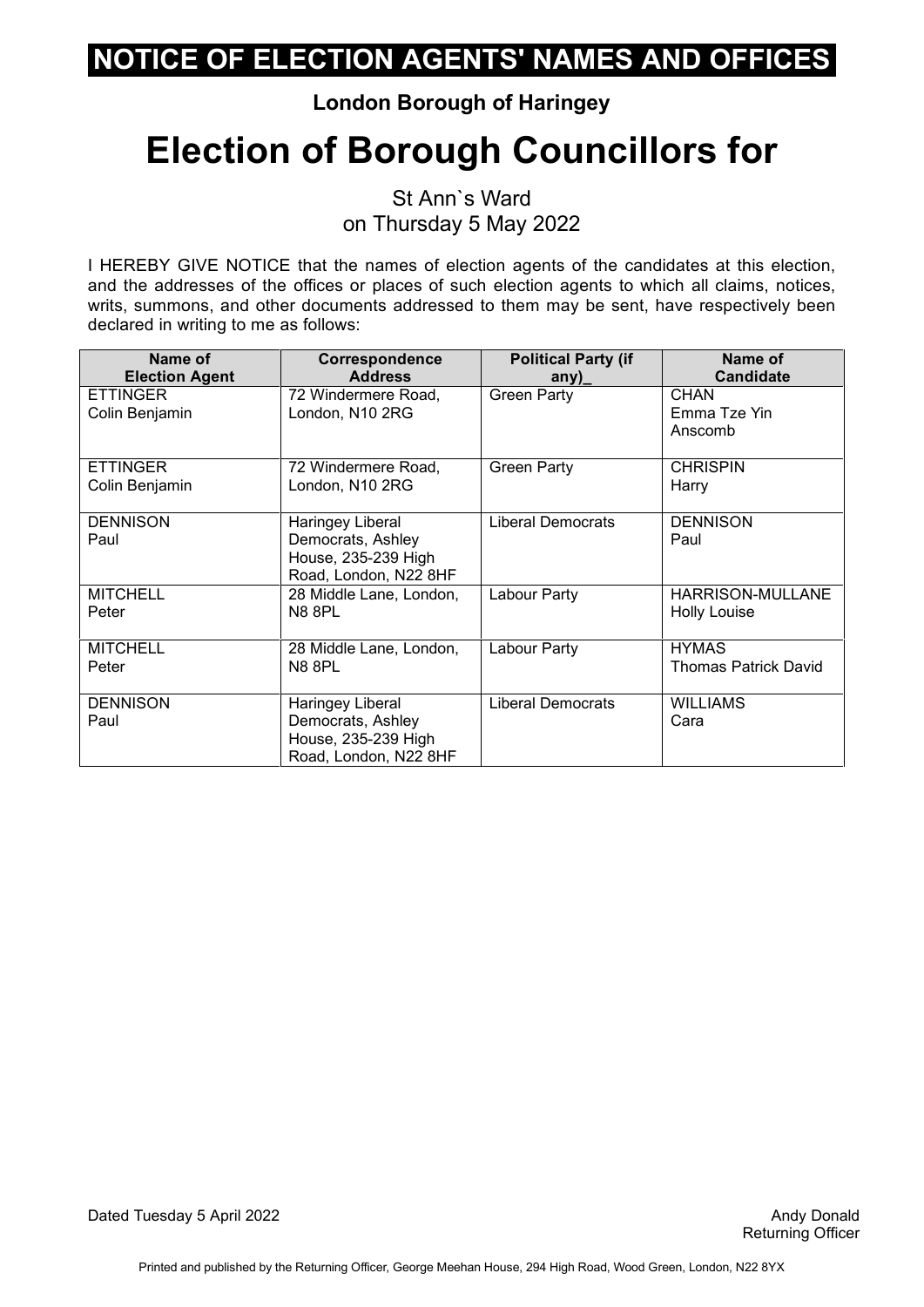**London Borough of Haringey**

# **Election of Borough Councillors for**

Stroud Green Ward on Thursday 5 May 2022

I HEREBY GIVE NOTICE that the names of election agents of the candidates at this election, and the addresses of the offices or places of such election agents to which all claims, notices, writs, summons, and other documents addressed to them may be sent, have respectively been declared in writing to me as follows:

| Name of                           | Correspondence                                                                               | <b>Political Party (if</b> | Name of                                     |
|-----------------------------------|----------------------------------------------------------------------------------------------|----------------------------|---------------------------------------------|
| <b>Election Agent</b>             | <b>Address</b>                                                                               | any)                       | <b>Candidate</b>                            |
| <b>SPIBY-VANN</b>                 | 29 Ossian Road, London,                                                                      | <b>Christian Peoples</b>   | <b>ALLAO</b>                                |
| Helen                             | <b>N4 4DX</b>                                                                                | Alliance                   | Amelia                                      |
| <b>DENNISON</b><br>Paul           | Haringey Liberal<br>Democrats, Ashley<br>House, 235-239 High                                 | <b>Liberal Democrats</b>   | <b>BEACHAM</b><br>David                     |
|                                   | Road, London, N22 8HF                                                                        |                            |                                             |
| <b>ETTINGER</b><br>Colin Benjamin | 72 Windermere Road,<br>London, N10 2RG                                                       | <b>Green Party</b>         | <b>BURGE</b><br>Cedd Ben Sherwood<br>Graham |
| <b>MITCHELL</b>                   | 28 Middle Lane, London,                                                                      | Labour Party               | <b>CULVERWELL</b>                           |
| Peter                             | <b>N8 8PL</b>                                                                                |                            | <b>Eldridge Stokely</b>                     |
| <b>MITCHELL</b>                   | 28 Middle Lane, London,                                                                      | Labour Party               | <b>DUNSTALL</b>                             |
| Peter                             | <b>N8 8PL</b>                                                                                |                            | George                                      |
| OBESE-JECTY                       | PO Box 26320, London,                                                                        | <b>Conservative Party</b>  | <b>FORREST</b>                              |
| Benjamin                          | N87WQ                                                                                        | Candidate                  | Anne Daphne                                 |
| <b>DENNISON</b><br>Paul           | <b>Haringey Liberal</b><br>Democrats, Ashley<br>House, 235-239 High<br>Road, London, N22 8HF | <b>Liberal Democrats</b>   | <b>HEMSLEY</b><br>Thomas                    |
| <b>DENNISON</b><br>Paul           | Haringey Liberal<br>Democrats, Ashley<br>House, 235-239 High<br>Road, London, N22 8HF        | <b>Liberal Democrats</b>   | <b>KERR WILLIAMS</b><br>Joanna              |
| OBESE-JECTY                       | PO Box 26320, London.                                                                        | <b>Conservative Party</b>  | MITCHELL-MAHMUD                             |
| Benjamin                          | <b>N87WQ</b>                                                                                 | Candidate                  | Loretta Kay                                 |
| <b>SPIBY-VANN</b>                 | 29 Ossian Road, London,                                                                      | <b>Christian Peoples</b>   | <b>SPIBY-VANN</b>                           |
| Helen                             | <b>N4 4DX</b>                                                                                | Alliance                   | Helen                                       |
| <b>MITCHELL</b>                   | 28 Middle Lane, London,                                                                      | Labour Party               | <b>WORRELL</b>                              |
| Peter                             | <b>N8 8PL</b>                                                                                |                            | Alexandra Isobel                            |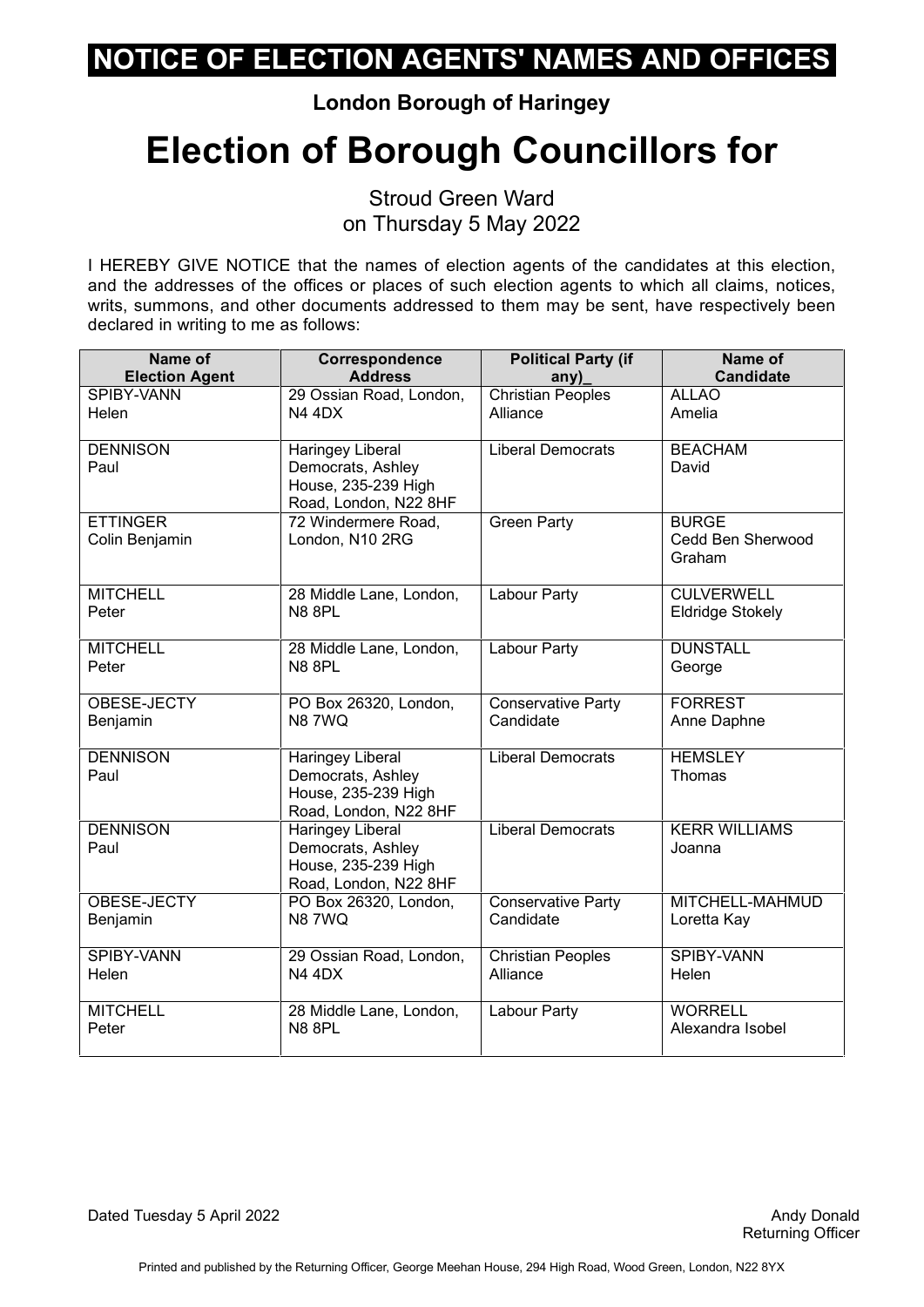**London Borough of Haringey**

# **Election of Borough Councillors for**

Seven Sisters Ward on Thursday 5 May 2022

I HEREBY GIVE NOTICE that the names of election agents of the candidates at this election, and the addresses of the offices or places of such election agents to which all claims, notices, writs, summons, and other documents addressed to them may be sent, have respectively been declared in writing to me as follows:

| Name of                 | <b>Correspondence</b>                                                                 | <b>Political Party (if</b> | Name of               |
|-------------------------|---------------------------------------------------------------------------------------|----------------------------|-----------------------|
| <b>Election Agent</b>   | <b>Address</b>                                                                        | any)                       | <b>Candidate</b>      |
| <b>MITCHELL</b>         | 28 Middle Lane, London,                                                               | Labour Party               | <b>BLAKE</b>          |
| Peter                   | N8 8PL                                                                                |                            | Barbara Joan          |
| O'SHEA                  | 349C High Road, Wood                                                                  | <b>Conservative Party</b>  | <b>GEORGE</b>         |
| Neil                    | Green, London, N22 8JA                                                                | Candidate                  | Rachel                |
| <b>DENNISON</b><br>Paul | Haringey Liberal<br>Democrats, Ashley<br>House, 235-239 High<br>Road, London, N22 8HF | <b>Liberal Democrats</b>   | <b>HIRST</b><br>Lydia |
| <b>DENNISON</b><br>Paul | Haringey Liberal<br>Democrats, Ashley<br>House, 235-239 High<br>Road, London, N22 8HF | <b>Liberal Democrats</b>   | <b>JENKS</b><br>James |
| O'SHEA                  | 349C High Road, Wood                                                                  | <b>Conservative Party</b>  | <b>NOBLE</b>          |
| Neil                    | Green, London, N22 8JA                                                                | Candidate                  | Stephen Michael       |
| <b>ETTINGER</b>         | 72 Windermere Road,                                                                   | <b>Green Party</b>         | <b>PEARCE</b>         |
| Colin Benjamin          | London, N10 2RG                                                                       |                            | Rosie Beth            |
| <b>MITCHELL</b>         | 28 Middle Lane, London,                                                               | Labour Party               | <b>SIMMONS</b>        |
| Peter                   | <b>N8 8PL</b>                                                                         |                            | Michelle La. Vaughan  |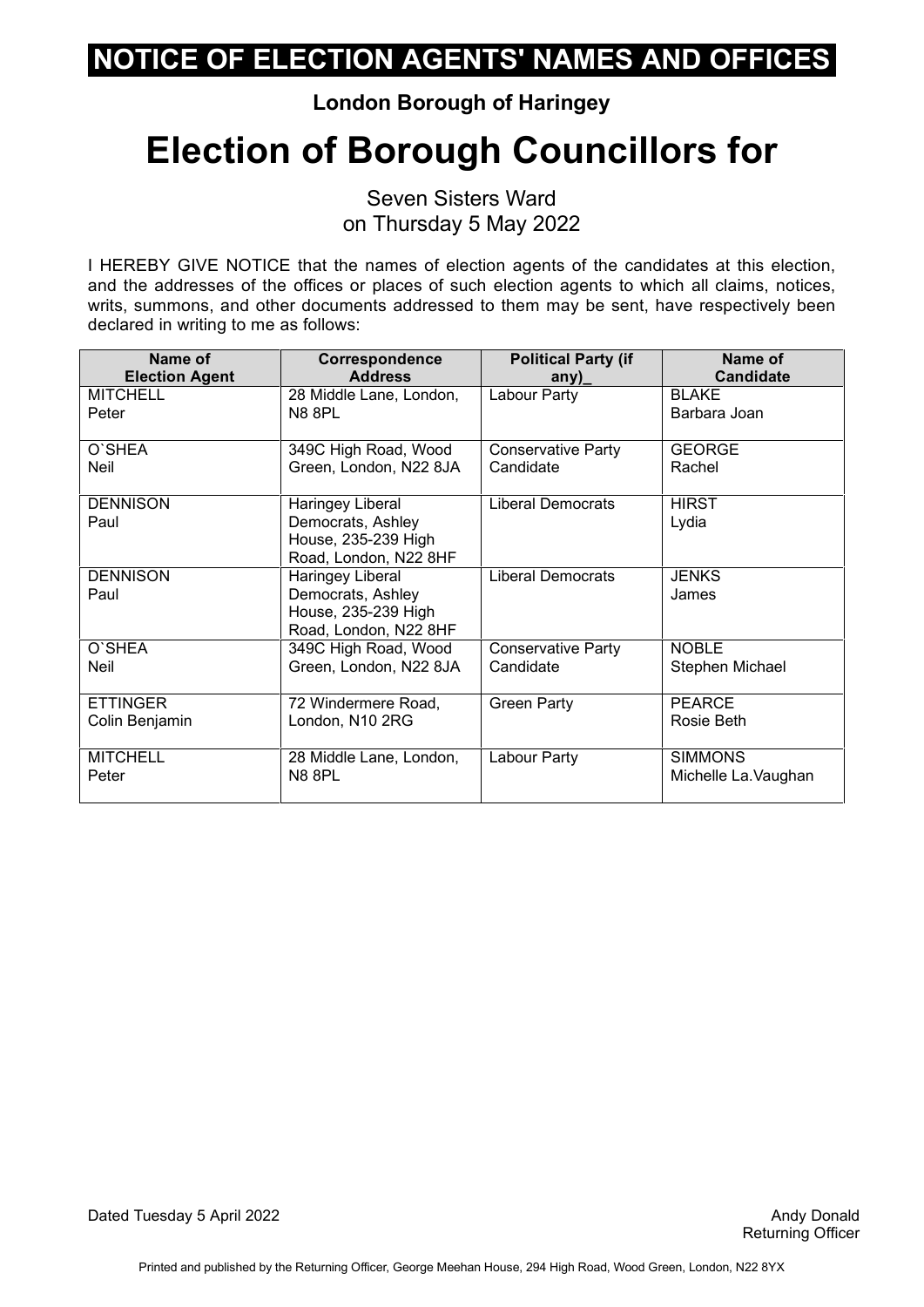**London Borough of Haringey**

# **Election of Borough Councillors for**

Tottenham Hale Ward on Thursday 5 May 2022

| Name of                 | Correspondence                                                                               | <b>Political Party (if</b> | Name of                        |
|-------------------------|----------------------------------------------------------------------------------------------|----------------------------|--------------------------------|
| <b>Election Agent</b>   | <b>Address</b>                                                                               | any)                       | <b>Candidate</b>               |
| <b>DENNISON</b><br>Paul | Haringey Liberal<br>Democrats, Ashley<br>House, 235-239 High<br>Road, London, N22 8HF        | <b>Liberal Democrats</b>   | <b>CHENOT</b><br>Jean-Philippe |
| <b>ETTINGER</b>         | 72 Windermere Road,                                                                          | <b>Green Party</b>         | <b>CLARKE</b>                  |
| Colin Benjamin          | London, N10 2RG                                                                              |                            | Adam James                     |
| O'SHEA                  | 349C High Road, Wood                                                                         | Conservative Party         | <b>DRISTAS</b>                 |
| Neil                    | Green, London, N22 8JA                                                                       | Candidate                  | Georgios                       |
| <b>ETTINGER</b>         | 72 Windermere Road,                                                                          | <b>Green Party</b>         | <b>ELLEN</b>                   |
| Colin Benjamin          | London, N10 2RG                                                                              |                            | <b>Patrick Charles</b>         |
| <b>DENNISON</b><br>Paul | <b>Haringey Liberal</b><br>Democrats, Ashley<br>House, 235-239 High<br>Road, London, N22 8HF | <b>Liberal Democrats</b>   | <b>GAVAZZI</b><br>Isabella     |
| <b>MITCHELL</b>         | 28 Middle Lane, London,                                                                      | Labour Party               | <b>GORDON</b>                  |
| Peter                   | N88PL                                                                                        |                            | Ruth                           |
| O'SHEA                  | 349C High Road, Wood                                                                         | Conservative Party         | <b>GORSKI</b>                  |
| Neil                    | Green, London, N22 8JA                                                                       | Candidate                  | Piotr Jan                      |
| <b>MITCHELL</b>         | 28 Middle Lane, London,                                                                      | <b>Labour Party</b>        | <b>GOURTSOYANNIS</b>           |
| Peter                   | <b>N8 8PL</b>                                                                                |                            | John                           |
| <b>MITCHELL</b>         | 28 Middle Lane, London,                                                                      | <b>Labour Party</b>        | <b>RICE</b>                    |
| Peter                   | <b>N8 8PL</b>                                                                                |                            | <b>Reginald Oliver</b>         |
| O'SHEA                  | 349C High Road, Wood                                                                         | <b>Conservative Party</b>  | <b>SIMOES</b>                  |
| Neil                    | Green, London, N22 8JA                                                                       | Candidate                  | Joao                           |
| <b>DENNISON</b><br>Paul | <b>Haringey Liberal</b><br>Democrats, Ashley<br>House, 235-239 High<br>Road, London, N22 8HF | <b>Liberal Democrats</b>   | <b>THOMAS</b><br>Andrew        |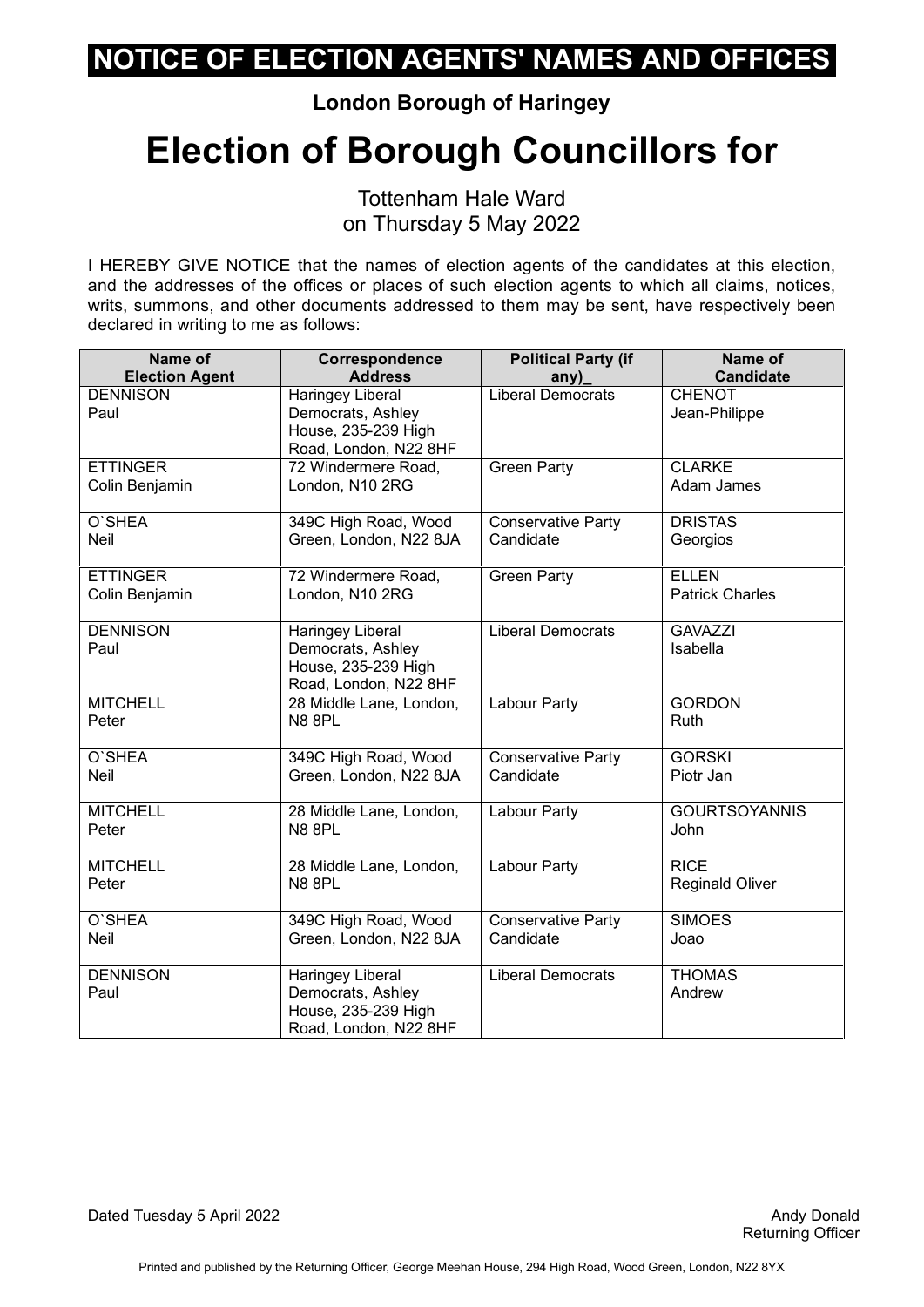**London Borough of Haringey**

# **Election of Borough Councillors for**

West Green Ward on Thursday 5 May 2022

| Name of               | Correspondence          | <b>Political Party (if</b> | Name of            |
|-----------------------|-------------------------|----------------------------|--------------------|
| <b>Election Agent</b> | <b>Address</b>          | any)                       | <b>Candidate</b>   |
| <b>MITCHELL</b>       | 28 Middle Lane, London, | Labour Party               | <b>BARTLETT</b>    |
| Peter                 | <b>N8 8PL</b>           |                            | Nicola Ruth        |
| <b>MITCHELL</b>       | 28 Middle Lane, London, | Labour Party               | <b>CHANDWANI</b>   |
| Peter                 | <b>N8 8PL</b>           |                            | Seema              |
| O'SHEA                | 349C High Road, Wood    | <b>Conservative Party</b>  | <b>CIN</b>         |
| <b>Neil</b>           | Green, London, N22 8JA  | Candidate                  | Fatma Fatosh Ismet |
| O'SHEA                | 349C High Road, Wood    | <b>Conservative Party</b>  | <b>CRONIN</b>      |
| Neil                  | Green, London, N22 8JA  | Candidate                  | Sharon Sarah       |
| <b>DENNISON</b>       | Haringey Liberal        | <b>Liberal Democrats</b>   | <b>HIRST</b>       |
| Paul                  | Democrats, Ashley       |                            | Gregory            |
|                       | House, 235-239 High     |                            |                    |
|                       | Road, London, N22 8HF   |                            |                    |
| O'SHEA                | 349C High Road, Wood    | <b>Conservative Party</b>  | <b>LALOBO</b>      |
| <b>Neil</b>           | Green, London, N22 8JA  | Candidate                  | Caesar             |
| <b>DENNISON</b>       | Haringey Liberal        | <b>Liberal Democrats</b>   | <b>RIDDLE</b>      |
| Paul                  | Democrats, Ashley       |                            | Kathleen           |
|                       | House, 235-239 High     |                            |                    |
|                       | Road, London, N22 8HF   |                            |                    |
| <b>DENNISON</b>       | Haringey Liberal        | <b>Liberal Democrats</b>   | <b>SIEMICKI</b>    |
| Paul                  | Democrats, Ashley       |                            | Richard            |
|                       | House, 235-239 High     |                            |                    |
|                       | Road, London, N22 8HF   |                            |                    |
| <b>MITCHELL</b>       | 28 Middle Lane, London, | Labour Party               | <b>WILLIAMS</b>    |
| Peter                 | <b>N8 8PL</b>           |                            | Sarah Anne         |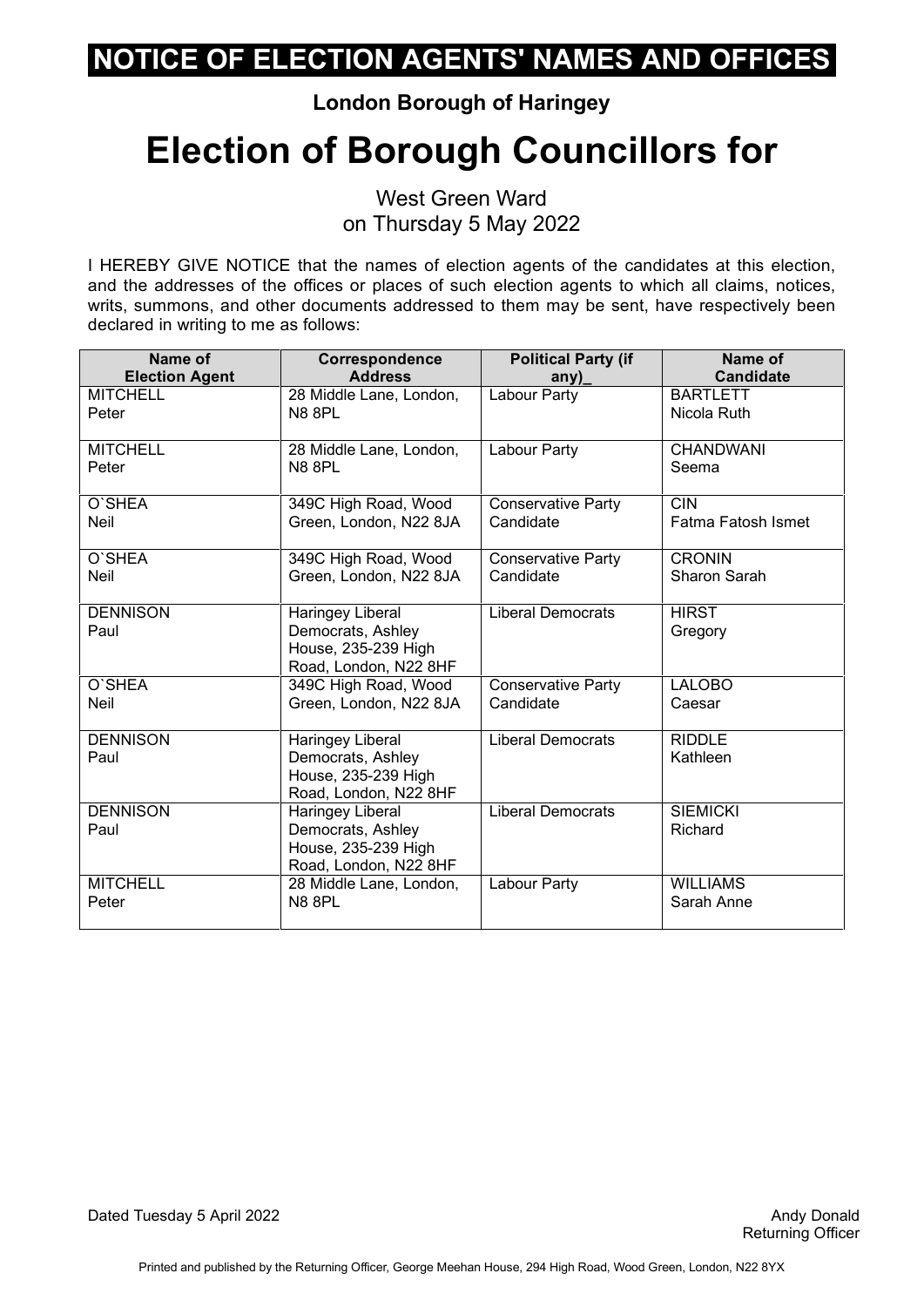**London Borough of Haringey**

## **Election of Borough Councillors for**

White Hart Lane Ward on Thursday 5 May 2022

I HEREBY GIVE NOTICE that the names of election agents of the candidates at this election, and the addresses of the offices or places of such election agents to which all claims, notices, writs, summons, and other documents addressed to them may be sent, have respectively been declared in writing to me as follows:

| Name of               | <b>Correspondence</b>                    | <b>Political Party (if</b> | Name of              |
|-----------------------|------------------------------------------|----------------------------|----------------------|
| <b>Election Agent</b> | <b>Address</b>                           | any)                       | <b>Candidate</b>     |
| <b>DENNISON</b>       | Haringey Liberal                         | <b>Liberal Democrats</b>   | <b>BLACKETT</b>      |
| Paul                  | Democrats, Ashley<br>House, 235-239 High |                            | Elizabeth            |
|                       | Road, London, N22 8HF                    |                            |                      |
| <b>BULL</b>           | Flat 1 Falconer Court,                   | Independent                | <b>BULL</b>          |
| <b>Gideon Alfred</b>  | Compton Crescent,<br>Tottenham, N17 7LE  |                            | <b>Gideon Alfred</b> |
| O'SHEA                | 349C High Road, Wood                     | Conservative Party         | <b>FAGE</b>          |
| Neil                  | Green, London, N22 8JA                   | Candidate                  | <b>Bradley James</b> |
| <b>DENNISON</b>       | Haringey Liberal                         | <b>Liberal Democrats</b>   | <b>HEAD</b>          |
| Paul                  | Democrats, Ashley                        |                            | Paul                 |
|                       | House, 235-239 High                      |                            |                      |
|                       | Road, London, N22 8HF                    |                            |                      |
| O'SHEA                | 349C High Road, Wood                     | <b>Conservative Party</b>  | <b>KRYNICKI</b>      |
| Neil                  | Green, London, N22 8JA                   | Candidate                  | Jeremiasz Rafal      |
| <b>MITCHELL</b>       | 28 Middle Lane, London,                  | <b>Labour Party</b>        | <b>MAHBUB</b>        |
| Peter                 | <b>N8 8PL</b>                            |                            | Ahmed Muntaqim       |
| O'SHEA                | 349C High Road, Wood                     | Conservative Party         | O'SHEA               |
| <b>Neil</b>           | Green, London, N22 8JA                   | Candidate                  | <b>Neil Edmund</b>   |
| <b>DENNISON</b>       | <b>Haringey Liberal</b>                  | <b>Liberal Democrats</b>   | <b>PERRY</b>         |
| Paul                  | Democrats, Ashley                        |                            | Adam                 |
|                       | House, 235-239 High                      |                            |                      |
|                       | Road, London, N22 8HF                    |                            |                      |
| <b>MITCHELL</b>       | 28 Middle Lane, London,                  | Labour Party               | <b>SAY</b>           |
| Peter                 | <b>N8 8PL</b>                            |                            | <b>Yvonne Carol</b>  |
| <b>MITCHELL</b>       | 28 Middle Lane, London,                  | Labour Party               | <b>STENNETT</b>      |
| Peter                 | <b>N8 8PL</b>                            |                            | Anne Elizabeth       |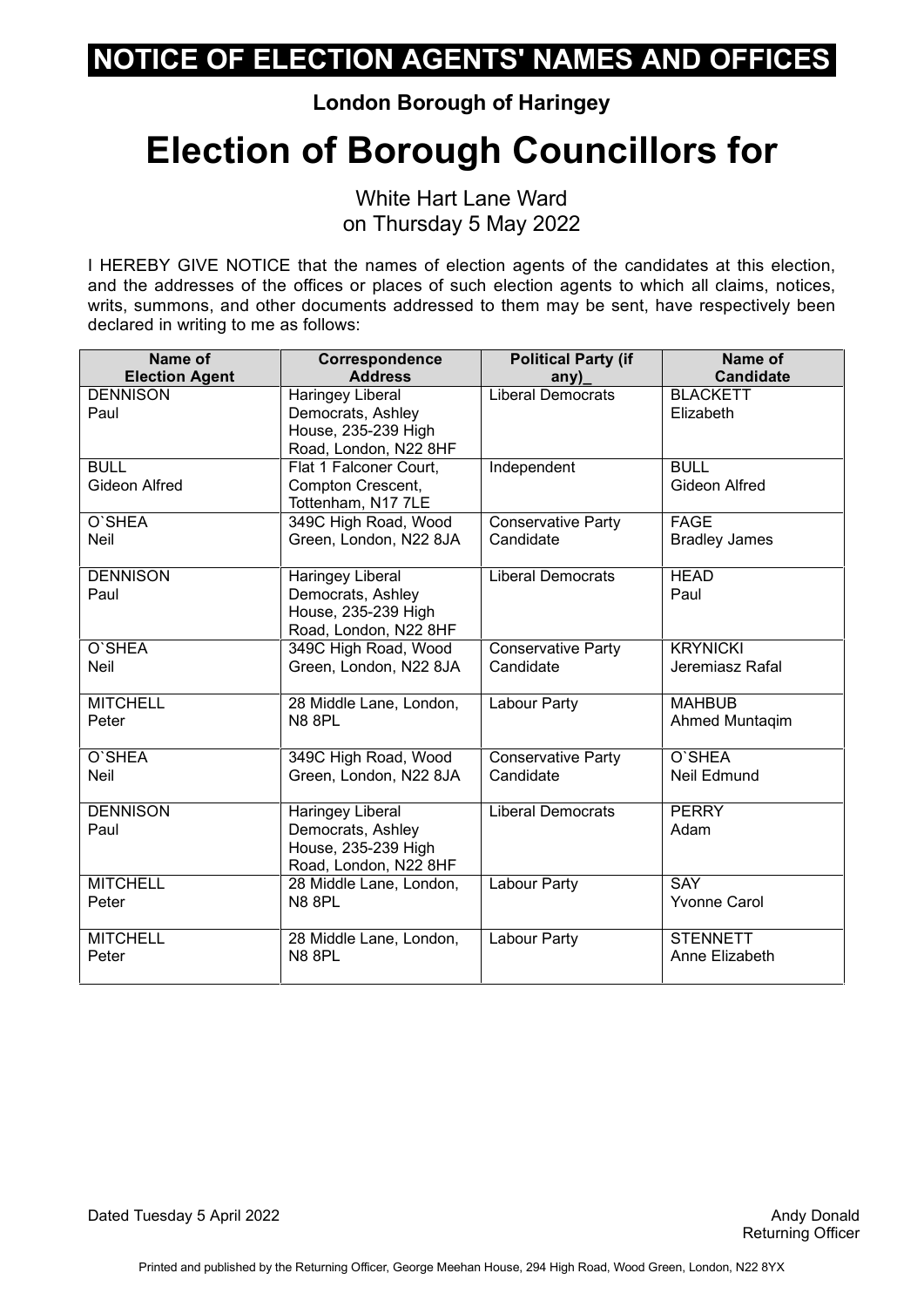**London Borough of Haringey**

# **Election of Borough Councillors for**

Woodside Ward on Thursday 5 May 2022

I HEREBY GIVE NOTICE that the names of election agents of the candidates at this election, and the addresses of the offices or places of such election agents to which all claims, notices, writs, summons, and other documents addressed to them may be sent, have respectively been declared in writing to me as follows:

| Name of<br><b>Election Agent</b> | Correspondence<br><b>Address</b>             | <b>Political Party (if</b><br>any) | Name of<br><b>Candidate</b> |
|----------------------------------|----------------------------------------------|------------------------------------|-----------------------------|
| OBESE-JECTY                      | PO Box 26320, London,                        | <b>Conservative Party</b>          | <b>CARR</b>                 |
| Benjamin                         | <b>N87WQ</b>                                 | Candidate                          | Eva Halina                  |
|                                  |                                              |                                    |                             |
| <b>MITCHELL</b>                  | 28 Middle Lane, London,                      | Labour Party                       | <b>DAS NEVES</b>            |
| Peter                            | <b>N8 8PL</b>                                |                                    | Lucia Maria                 |
| <b>DENNISON</b>                  | Haringey Liberal                             | <b>Liberal Democrats</b>           | <b>FISK</b>                 |
| Paul                             | Democrats, Ashley                            |                                    | Sam                         |
|                                  | House, 235-239 High                          |                                    |                             |
| <b>ETTINGER</b>                  | Road, London, N22 8HF<br>72 Windermere Road, |                                    | <b>FRANCIS</b>              |
| Colin Benjamin                   | London, N10 2RG                              | <b>Green Party</b>                 | Jarelle                     |
|                                  |                                              |                                    |                             |
| <b>MITCHELL</b>                  | 28 Middle Lane, London,                      | Labour Party                       | <b>IYNGKARAN</b>            |
| Peter                            | <b>N8 8PL</b>                                |                                    | Thayahlan                   |
| OBESE-JECTY                      | PO Box 26320, London,                        | <b>Conservative Party</b>          | <b>MEDIWAKA</b>             |
| Benjamin                         | <b>N87WQ</b>                                 | Candidate                          | <b>Shanuk Aaron</b>         |
| <b>DENNISON</b>                  | Haringey Liberal                             | <b>Liberal Democrats</b>           | <b>NEGUS</b>                |
| Paul                             | Democrats, Ashley                            |                                    | Paul                        |
|                                  | House, 235-239 High                          |                                    |                             |
|                                  | Road, London, N22 8HF                        |                                    |                             |
| <b>DENNISON</b><br>Paul          | <b>Haringey Liberal</b><br>Democrats, Ashley | <b>Liberal Democrats</b>           | <b>SALTER</b><br>Rochelle   |
|                                  | House, 235-239 High                          |                                    |                             |
|                                  | Road, London, N22 8HF                        |                                    |                             |
| <b>MITCHELL</b>                  | 28 Middle Lane, London,                      | Labour Party                       | <b>SMEDLEY</b>              |
| Peter                            | <b>N8 8PL</b>                                |                                    | Charlotte                   |
|                                  |                                              |                                    |                             |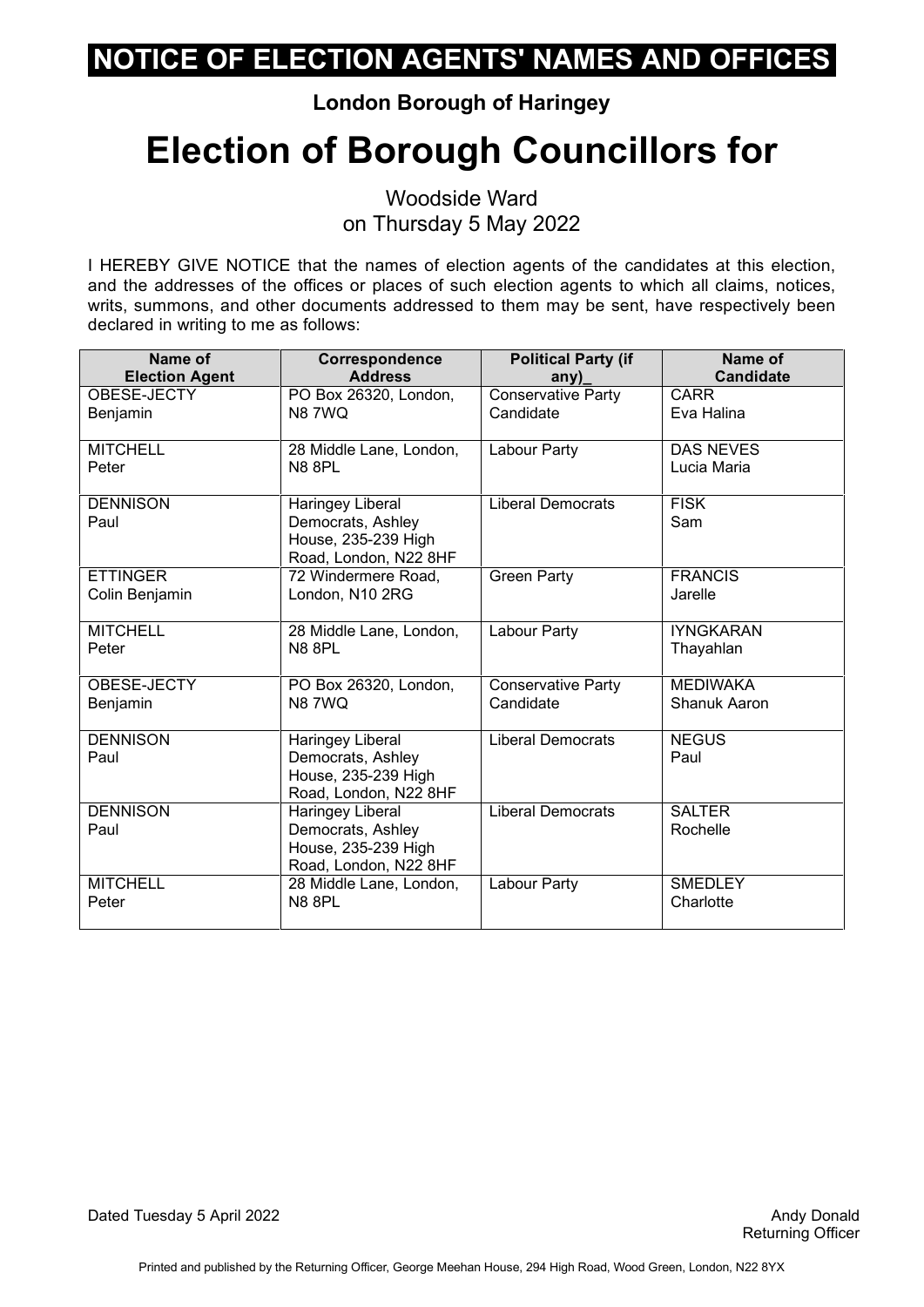**London Borough of Haringey**

# **Election of Borough Councillors for**

Alexandra Park Ward on Thursday 5 May 2022

| Name of               | <b>Correspondence</b>   | <b>Political Party (if</b> | Name of             |
|-----------------------|-------------------------|----------------------------|---------------------|
| <b>Election Agent</b> | <b>Address</b>          | any)                       | <b>Candidate</b>    |
| <b>MITCHELL</b>       | 28 Middle Lane, London, | Labour Party               | <b>DANKER</b>       |
| Peter                 | <b>N8 8PL</b>           |                            | George Edward       |
|                       |                         |                            |                     |
| OBESE-JECTY           | PO Box 26320, London,   | The Conservative Party     | <b>DOUGLAS</b>      |
| Benjamin              | <b>N87WQ</b>            | Candidate                  | David               |
| <b>ETTINGER</b>       | 72 Windermere Road,     | <b>Green Party</b>         | <b>LEWIS</b>        |
| Colin Benjamin        | London, N10 2RG         |                            | Claire Valerie      |
|                       |                         |                            |                     |
| <b>DENNISON</b>       | Haringey Liberal        | Liberal Democrats          | <b>PRABU</b>        |
| Paul                  | Democrats, Ashley       |                            | Durgesh             |
|                       | House, 235-239 High     |                            |                     |
|                       | Road, London, N22 8HF   |                            |                     |
| <b>DENNISON</b>       | Haringey Liberal        | <b>Liberal Democrats</b>   | <b>ROSSETTI</b>     |
| Paul                  | Democrats, Ashley       |                            | Alessandra          |
|                       | House, 235-239 High     |                            |                     |
|                       | Road, London, N22 8HF   |                            |                     |
| <b>MITCHELL</b>       | 28 Middle Lane, London, | Labour Party               | <b>WISEMAN</b>      |
| Peter                 | <b>N8 8PL</b>           |                            | Sarah Jane Penelope |
|                       |                         |                            |                     |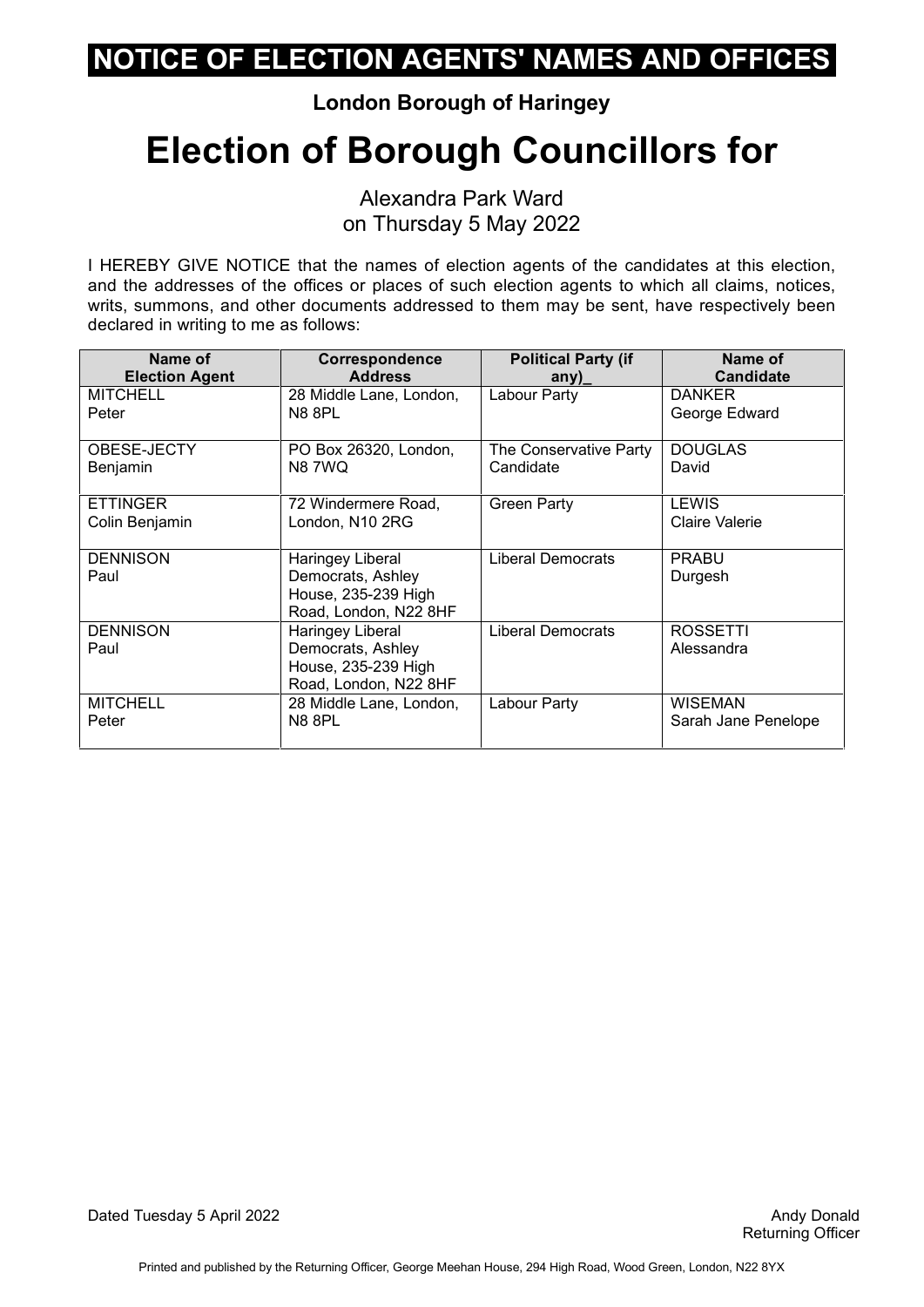**London Borough of Haringey**

# **Election of Borough Councillors for**

Bruce Castle Ward on Thursday 5 May 2022

I HEREBY GIVE NOTICE that the names of election agents of the candidates at this election, and the addresses of the offices or places of such election agents to which all claims, notices, writs, summons, and other documents addressed to them may be sent, have respectively been declared in writing to me as follows:

| Name of                 | Correspondence                                                                               | <b>Political Party (if</b> | Name of                        |
|-------------------------|----------------------------------------------------------------------------------------------|----------------------------|--------------------------------|
| <b>Election Agent</b>   | <b>Address</b>                                                                               | any)                       | <b>Candidate</b>               |
| <b>MITCHELL</b>         | 28 Middle Lane, London,                                                                      | Labour Party               | ALI                            |
| Peter                   | <b>N8 8PL</b>                                                                                |                            | Ibrahim                        |
| O'SHEA                  | 349C High Road, Wood                                                                         | Conservative Party         | <b>BARTON</b>                  |
| <b>Neil</b>             | Green, London, N22 8JA                                                                       | Candidate                  | James Andrew                   |
| O'SHEA                  | 349C High Road, Wood                                                                         | <b>Conservative Party</b>  | <b>BIELECKA</b>                |
| <b>Neil</b>             | Green, London, N22 8JA                                                                       | Candidate                  | Agnieszka Barbara              |
| <b>MITCHELL</b>         | 28 Middle Lane, London,                                                                      | Labour Party               | <b>DOGAN</b>                   |
| Peter                   | <b>N8 8PL</b>                                                                                |                            | Erdal                          |
| <b>DENNISON</b><br>Paul | Haringey Liberal<br>Democrats, Ashley<br>House, 235-239 High<br>Road, London, N22 8HF        | <b>Liberal Democrats</b>   | <b>FENBY TAYLOR</b><br>Matthew |
| <b>HARLING</b>          | 15 Weir Hall Road,                                                                           | <b>Green Party</b>         | <b>HARLING</b>                 |
| Pamela Jean             | London, N17 8LG                                                                              |                            | Pamela Jean                    |
| <b>MITCHELL</b>         | 28 Middle Lane, London,                                                                      | <b>Labour Party</b>        | <b>JAMESON</b>                 |
| Peter                   | <b>N8 8PL</b>                                                                                |                            | <b>Susan Catherine</b>         |
| O'SHEA                  | 349C High Road, Wood                                                                         | Conservative Party         | <b>MOORTHY</b>                 |
| Neil                    | Green, London, N22 8JA                                                                       | Candidate                  | Niveda                         |
| <b>DENNISON</b><br>Paul | Haringey Liberal<br>Democrats, Ashley<br>House, 235-239 High<br>Road, London, N22 8HF        | <b>Liberal Democrats</b>   | <b>PRAGER</b><br>Alison        |
| <b>DENNISON</b><br>Paul | <b>Haringey Liberal</b><br>Democrats, Ashley<br>House, 235-239 High<br>Road, London, N22 8HF | <b>Liberal Democrats</b>   | <b>SWEET</b><br>Alexander      |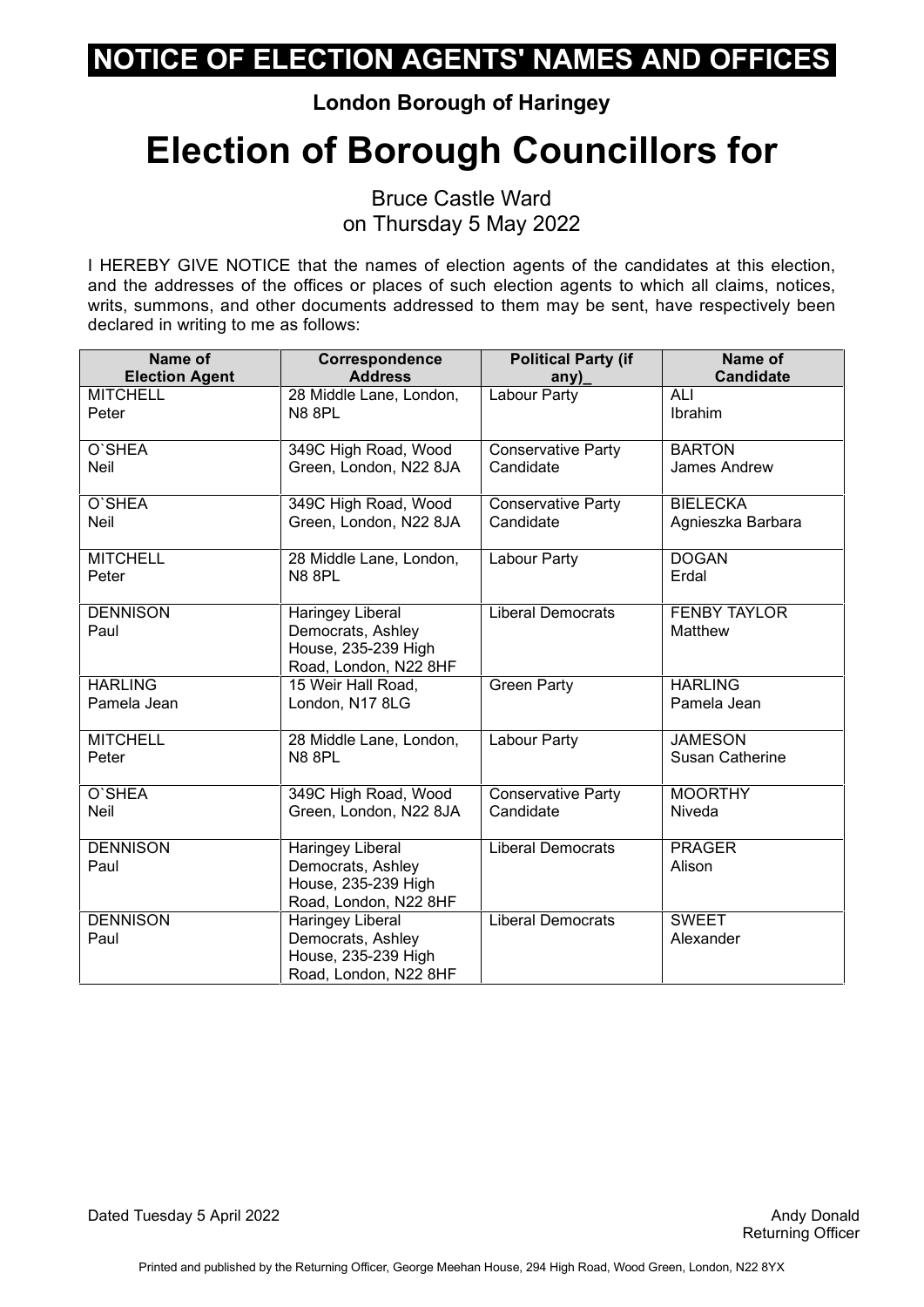**London Borough of Haringey**

## **Election of Borough Councillors for**

Hermitage & Gardens Ward on Thursday 5 May 2022

I HEREBY GIVE NOTICE that the names of election agents of the candidates at this election, and the addresses of the offices or places of such election agents to which all claims, notices, writs, summons, and other documents addressed to them may be sent, have respectively been declared in writing to me as follows:

| Name of                 | Correspondence                                                                        | <b>Political Party (if</b> | Name of                      |
|-------------------------|---------------------------------------------------------------------------------------|----------------------------|------------------------------|
| <b>Election Agent</b>   | <b>Address</b>                                                                        | any)                       | <b>Candidate</b>             |
| <b>DENNISON</b><br>Paul | Haringey Liberal<br>Democrats, Ashley<br>House, 235-239 High<br>Road, London, N22 8HF | Liberal Democrats          | <b>ALEXANDER</b><br>Mark     |
| <b>ETTINGER</b>         | 72 Windermere Road,                                                                   | <b>Green Party</b>         | <b>CLARK</b>                 |
| Colin Benjamin          | London, N10 2RG                                                                       |                            | Sarah Anne Rundle            |
| <b>MITCHELL</b>         | 28 Middle Lane, London,                                                               | Labour Party               | <b>DAVIES</b>                |
| Peter                   | <b>N8 8PL</b>                                                                         |                            | Julie                        |
| O'SHEA                  | 349C High Road, Wood                                                                  | <b>Conservative Party</b>  | <b>EL-GAMRY</b>              |
| <b>Neil</b>             | Green, London, N22 8JA                                                                | Candidate                  | Catherine Ann Mary           |
| <b>MITCHELL</b>         | 28 Middle Lane, London,                                                               | Labour Party               | <b>HAKATA</b>                |
| Peter                   | N8 8PL                                                                                |                            | Michael Kevin                |
| <b>DENNISON</b><br>Paul | Haringey Liberal<br>Democrats, Ashley<br>House, 235-239 High<br>Road, London, N22 8HF | <b>Liberal Democrats</b>   | <b>HAMILTON</b><br>Katherine |
| <b>ETTINGER</b>         | 72 Windermere Road,                                                                   | <b>Green Party</b>         | <b>JAHN</b>                  |
| Colin Benjamin          | London, N10 2RG                                                                       |                            | Alfred                       |
| O'SHEA                  | 349C High Road, Wood                                                                  | Conservative Party         | <b>MATTHEWS</b>              |
| <b>Neil</b>             | Green, London, N22 8JA                                                                | Candidate                  | Claudia                      |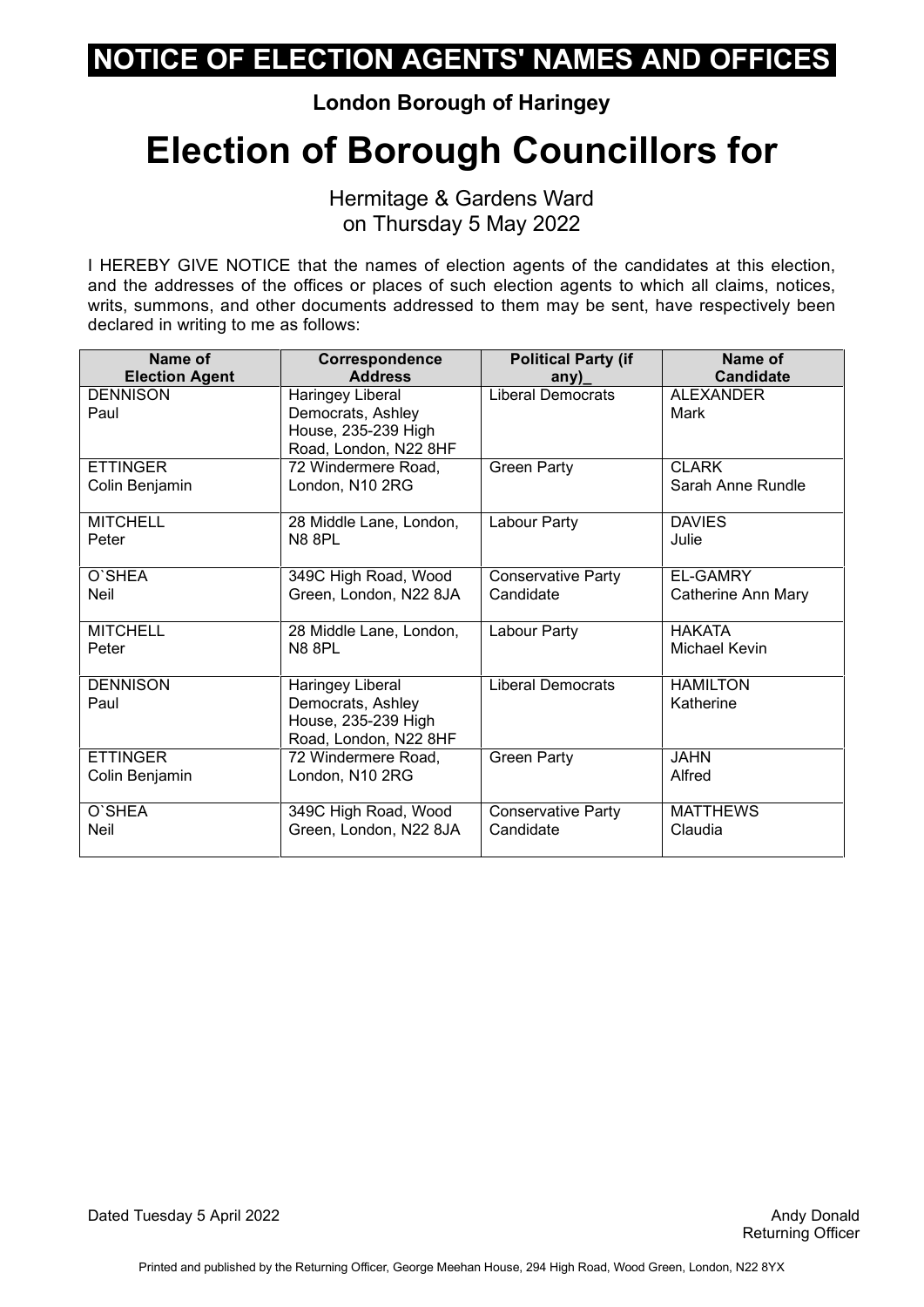**London Borough of Haringey**

## **Election of Borough Councillors for**

South Tottenham Ward on Thursday 5 May 2022

| Name of                 | Correspondence                                                                               | <b>Political Party (if</b> | <b>Name of</b>            |
|-------------------------|----------------------------------------------------------------------------------------------|----------------------------|---------------------------|
| <b>Election Agent</b>   | <b>Address</b>                                                                               |                            | <b>Candidate</b>          |
| <b>MITCHELL</b>         | 28 Middle Lane, London,                                                                      | any)<br>Labour Party       | <b>ADJE</b>               |
| Peter                   | <b>N8 8PL</b>                                                                                |                            | Charles Ochuko            |
| <b>DENNISON</b><br>Paul | <b>Haringey Liberal</b><br>Democrats, Ashley<br>House, 235-239 High<br>Road, London, N22 8HF | <b>Liberal Democrats</b>   | <b>CONYERS</b><br>Paul    |
| <b>ETTINGER</b>         | 72 Windermere Road,                                                                          | <b>Green Party</b>         | <b>DODD</b>               |
| Colin Benjamin          | London, N10 2RG                                                                              |                            | Abigail Jane              |
| <b>MITCHELL</b>         | 28 Middle Lane, London,                                                                      | Labour Party               | <b>GUNES</b>              |
| Peter                   | <b>N8 8PL</b>                                                                                |                            | Makbule                   |
| O'SHEA                  | 349C High Road, Wood                                                                         | <b>Conservative Party</b>  | <b>LAKE</b>               |
| Neil                    | Green, London, N22 8JA                                                                       | Candidate                  | Daniel                    |
| <b>DENNISON</b><br>Paul | Haringey Liberal<br>Democrats, Ashley<br>House, 235-239 High<br>Road, London, N22 8HF        | <b>Liberal Democrats</b>   | <b>LINDEMAN</b><br>Joan   |
| <b>MITCHELL</b>         | 28 Middle Lane, London,                                                                      | Labour Party               | <b>PEACOCK</b>            |
| Peter                   | <b>N8 8PL</b>                                                                                |                            | Sheila Sylvia             |
| <b>DENNISON</b><br>Paul | <b>Haringey Liberal</b><br>Democrats, Ashley<br>House, 235-239 High<br>Road, London, N22 8HF | <b>Liberal Democrats</b>   | <b>ROSENTHAL</b><br>Gavin |
| O'SHEA                  | 349C High Road, Wood                                                                         | <b>Conservative Party</b>  | <b>ROSSINI</b>            |
| <b>Neil</b>             | Green, London, N22 8JA                                                                       | Candidate                  | Massimo                   |
| O'SHEA                  | 349C High Road, Wood                                                                         | Conservative Party         | <b>ROYDE</b>              |
| <b>Neil</b>             | Green, London, N22 8JA                                                                       | Candidate                  | Shloime                   |